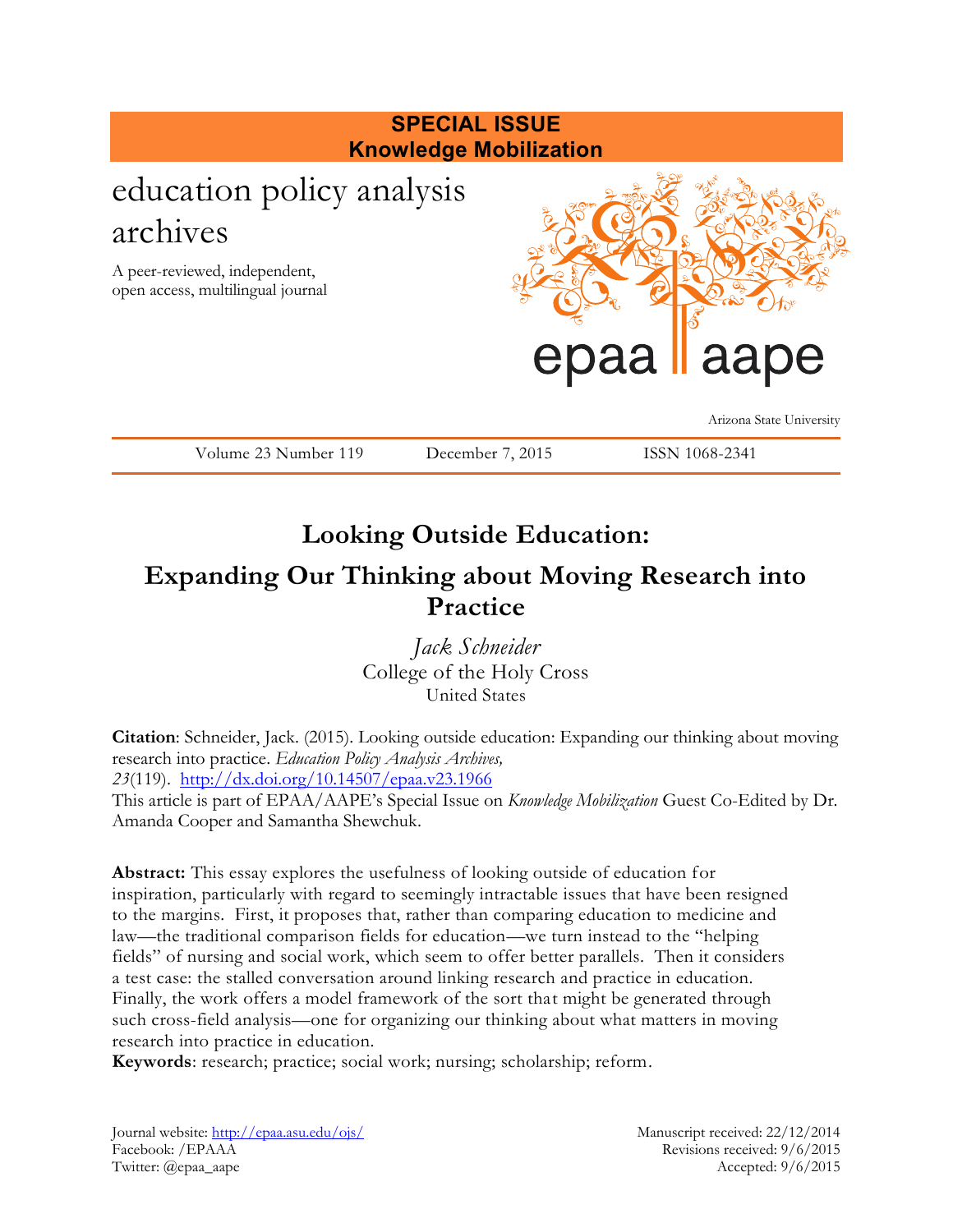#### **Buscando fuera del ámbito educativo: Ampliando nuestro pensamiento sobre la movilización de la investigación a la práctica**

**Resumen:** Este ensayo explora la utilidad de buscar inspiración fuera del ámbito educativo, en particular con respecto a cuestiones aparentemente insolubles que se han marginalizado. En primer lugar, se propone que, en lugar de comparar la educación con la medicina y los abogados -campos de comparación tradicionales para la educación- miremos en lugar a los "campos de ayuda" como la enfermería y el trabajo social, que parecen ofrecer mejores paralelos. En segundo lugar se considera un caso de prueba: la conversación estancada en torno a la vinculación de la investigación y la práctica en educación. Por último, el trabajo ofrece un modelo de marco conceptual que pudiera generarse a través de los cruces entre campos de análasis -uno para organizar nuestro pensamiento acerca de lo que importa en la movilización de la investigación a la práctica en educación. **Palabras clave:** investigación; práctica; trabajo social; enfermería; investigación; reforma.

#### **Buscando fuera del ámbito educativo: Ampliando nuestro pensamiento sobre la movilización de la investigación a la práctica**

**Resumen:** Este ensayo explora la utilidad de buscar inspiración fuera del ámbito educativo, en particular con respecto a cuestiones aparentemente insolubles que se han marginalizado. En primer lugar, se propone que, en lugar de comparar la educación con la medicina y los abogados -campos de comparación tradicionales para la educación- miremos en lugar a los "campos de ayuda" como la enfermería y el trabajo social, que parecen ofrecer mejores paralelos. En segundo lugar se considera un caso de prueba: la conversación estancada en torno a la vinculación de la investigación y la práctica en educación. Por último, el trabajo ofrece un modelo de marco conceptual que pudiera generarse a través de los cruces entre campos de pensamiento -uno para organizar nuestro pensamiento acerca de lo que importa en la movilización de la investigación a la práctica en educación.

**Palabras clave:** investigación; práctica; trabajo social; enfermería; investigación; reforma.

#### **Introduction**

Looking outside of education is a notoriously thorny enterprise—often more problematic than helpful. As a result, those working in the field have rightly grown skeptical of such comparative thinking (Labaree, 2000; Maxwell, 2015).

Yet the usefulness of drawing comparisons with other fields is in large part dependent on their comparability. Some professions, after all, share key characteristics that others do not. Law and medicine, for instance, are more like each other than they are like education. And, as this essay argues, the cluster of fields generally known as the "helping professions" (Boehm, 1958; May, 1939)—nursing and social work, among them—may make for much better comparison cases. Thus, although they may not offer concrete lessons, they may at least not be dismissed as irrelevant.

Of course, the usefulness of comparative thinking is also dependent on the purpose for which it is being deployed. It may be more productive to look outside a field, for instance, when particular lines of conversation within that field have stalled or grown tired. In such instances, looking to reasonably comparable fields can foster more imaginative thinking about future possibilities. Again, the practice may not generate explicit instruction about what to do in education. But by offering fresh perspective, it may help us to see the field of education in new light.

This essay has two purposes. The first is to propose that the helping professions of nursing and social work may be more useful, if still imperfect, comparison fields for education, at least in the United States. The second purpose of the work is to offer an example of how looking at those fields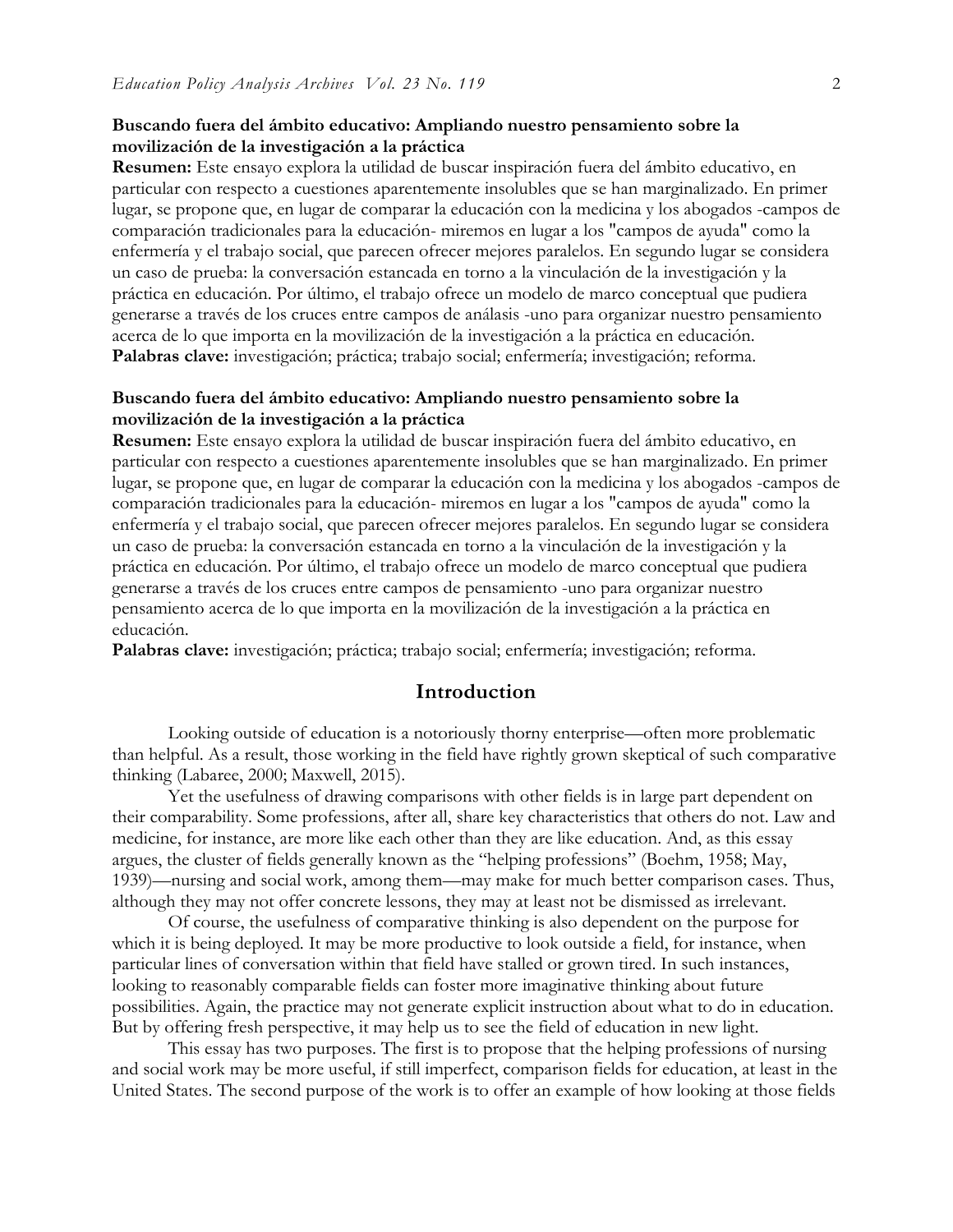might expand and inspire our thinking. Specifically, the essay considers a notoriously troubling issue—that of moving research into practice—and shows how looking across fields might foster creative thinking. It concludes by offering a model framework for organizing our thoughts about closing the gap between scholars and teachers.

#### **A Stalled Conversation**

For decades, educational research has had a troubled relationship with practice (Kaestle, 1993; Wolk, 2007). One explanation for this is that a significant amount of research is simply irrelevant for classroom use. Yet it remains the case that even those research concepts that are relevant for practice have generally failed to penetrate the classroom—a fact that scholars have spent a great deal of time and energy explaining. The teaching profession, they have argued, is simply not culturally or structurally positioned to absorb educational research (Cohen, 1990; Schneider, 2014). Teachers are not trained to scrutinize scholarship (Cochran-Smith & Lytle, 1999; Zeuli, 1994). Teachers face major time constraints and have little time to meet together (Miller, Drill, & Behrstock, 2010; National Education Association, 2010). And teachers tend to be given sporadic and inconsistent professional development (Guskey, 2000; Hill, 2009). Consequently, the divide between the worlds of research and practice, whatever the intentions of scholars, has seemed impossible to negotiate.

It may come as no surprise, then, that scholars are often the first to disengage from conversations about linking research with practice in education (Kennedy, 1997). They know from experience that the two worlds cannot be easily brought together. The work of their peers has helped explain why. And many of the recommendations for improving the situation entail reforms that are unlikely to be undertaken (e.g. Burkhardt & Schoenfeld, 2003).

As a result of all this, thinking about the relationship between research and practice can be relatively gloomy and uninspired business. Thus, if we are to have more robust and imaginative conversations about connecting research with practice, it may be necessary to look at models of success outside of education to spur thinking and organize ideas.

#### **The Theoretical Comparability of the Helping Fields**

Looking for inspiration outside the field of education is a relatively common occurrence (Berliner, 1990; Neville, Sherman, & Cohen, 2005; Welker, 1991). Occasionally, such efforts have even been fruitful—shining new light on the nature of teaching and learning, as well as on how to improve them (Shulman, 2005). Yet comparisons have most frequently been made with professions like medicine and law—professions which, while different enough from education to be interesting, may be too different to be of value. In fact, such cases can underscore fundamental occupational differences, reinforcing the notion that education is uniquely burdened in particular matters—like the divide between research and practice. They can often inspire disillusionment, bringing conversations to a quick close.

Turning to helping fields like nursing and social work, however, might make for a more profitable enterprise. Though distinct in their own right, such fields share with education many of the characteristics that influence how practitioners engage with scholarship. The fields are similar across core professionalization criteria like licensing, control over training, and authority over decision-making (Bureau of Labor Statistics; Center for Workforce Studies, 2006; National Education Association, 2010). Like teachers, social workers and nurses are predominantly women, earn roughly the median household income for the U.S., and have middling status (Abbott & Meerabeau, 1998; Etzioni, 1969). They possess similar levels of education—with some specialized training, but not more than their salaries can justify. Their work is oriented toward human improvement, and professionals in each field are dependent upon client cooperation for success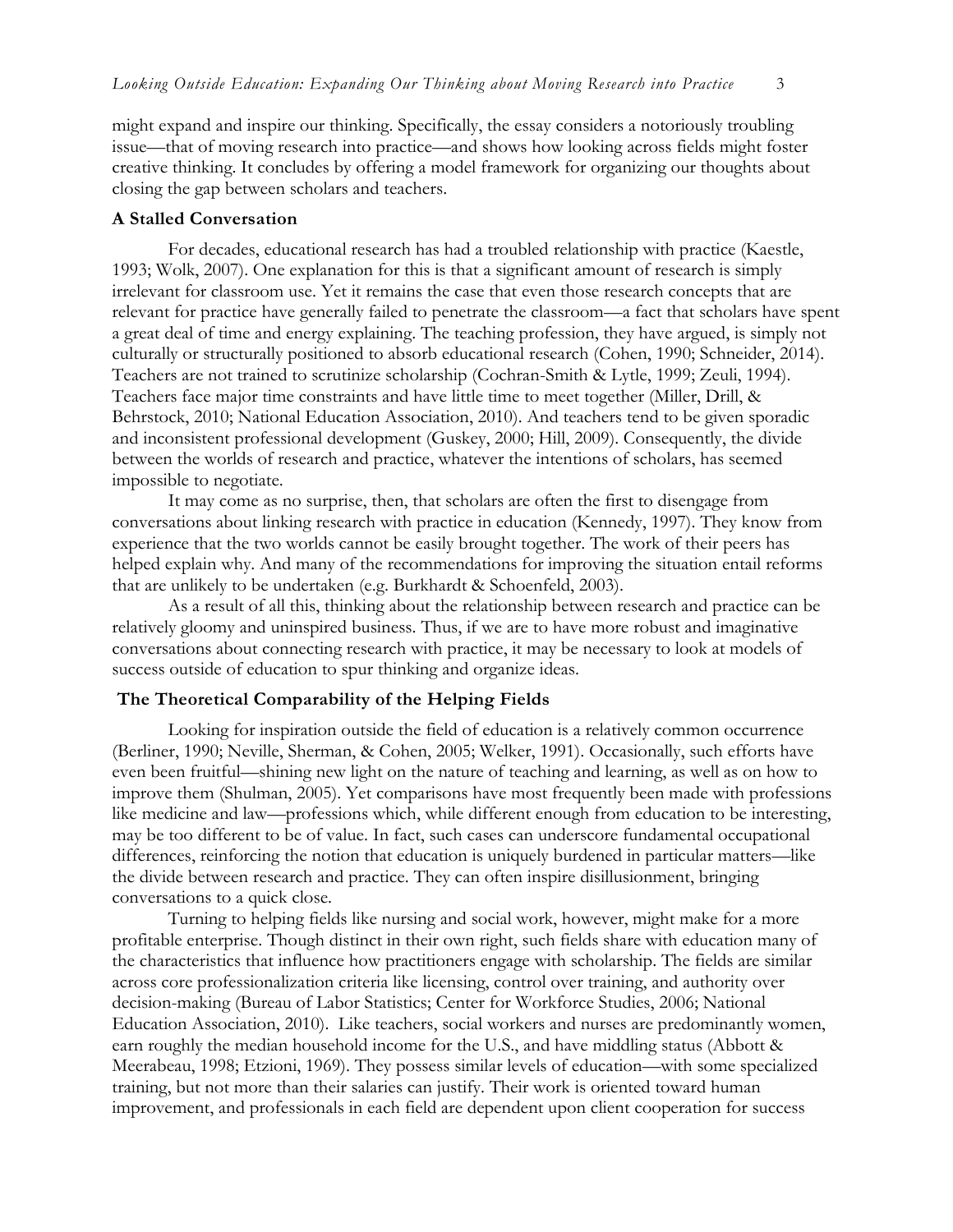(Cohen, 2011; Jenny & Logan, 1992; Popple, 1985). They spend the bulk of their workdays interacting with clients, limiting opportunities for professional growth. And they have a level of professional autonomy without significant power to shape the nature of their work (Abbott & Meerabeau, 1998; Ingersoll, 2003; Ingersoll & Perda, 2008). Insofar as this is the case, then, professionals in all three fields theoretically face similar limits with regard to their ability to engage with research. Given these similarities, the helping professions may be more relevant as comparison cases for education, at least if the aim is to gain fresh perspective on old problems—problems like the gap between research and practice.

#### **The Comparability of Nurses**

The field of nursing parallels that of education in a number of significant ways. There are many pathways into each profession, but all require specialized training and licensing. The work of nurses and teachers is often perceived as a kind of content delivery—drugs for nurses, curriculum for teachers—yet they perform a broad range of professional tasks. And although professionals in each field are overseen by others, their work also requires a substantial amount of independent reasoning and judgment—in the case of nurses, about the progress of patients and the effectiveness of their received care.

The two professions also parallel each other with regard to the relationship between research and practice. Like teaching, nursing is characterized by a number of barriers separating scholars and practitioners. So, although nurses are expected to engage in continuing education, they also face many of the same challenges as teachers in trying to identify research that is of value to their practice. One study, for instance, indicated that research reports are not readily available to nurses and that relevant literature is often not compiled in one place (Paramonczyk, 2005). And according to another study, understanding statistical terms and specialized jargon is a particular challenge for nurses untrained in deciphering medical research (Majid et al., 2011). As such, despite the fact that much of medical research is practice-oriented, the effectiveness with which those findings are conveyed and transmitted can vary dramatically.

Somewhat surprisingly given their generally favorable stance toward science, nurses can also approach research with a degree of skepticism. At the root of this is the fact that nurses, like teachers, tend to possess a particular set of characteristics connected to their class, training, and daily work (Bureau of Labor Statistics; U.S. Department of Labor). Consequently, nurses often share a common core of interests, anxieties, attitudes, and values that many non-nurses are unaware of and fail to tap into. As one set of scholars found, nurses will often recognize the academic credentials of research authors, yet reject them as not credible for their lack of clinical experience, their distance from patients, and their status as "non-nurses" (McCaughan, Thompson, Cullum, Sheldon, & Thompson, 2002).

Nurses also face significant constraints associated with the structure of their occupation. Like teachers, they have little down time during the day and have few opportunities to familiarize themselves with research (Paramonczyk, 2005; Pravikoff, Pierce, & Tanner, 2003). Additionally, their work tends to be measured in "tasks" completed rather than in the development of new approaches to the work itself (Young, 2003). Thus, while hospitals seeking to orient their nurses toward research increasingly offer in-service training in "evidence-based practice," the scattershot nature of such programs tends to produce only mixed results. In part, this is due to the fact that theoretical knowledge may not usually, or even often, be applicable in predicting or explaining complex interactions in a social field (Heggen, 2008). Yet it is also clear that, even when nurses do see research as important to their practice, they often fail to take advantage of resources like in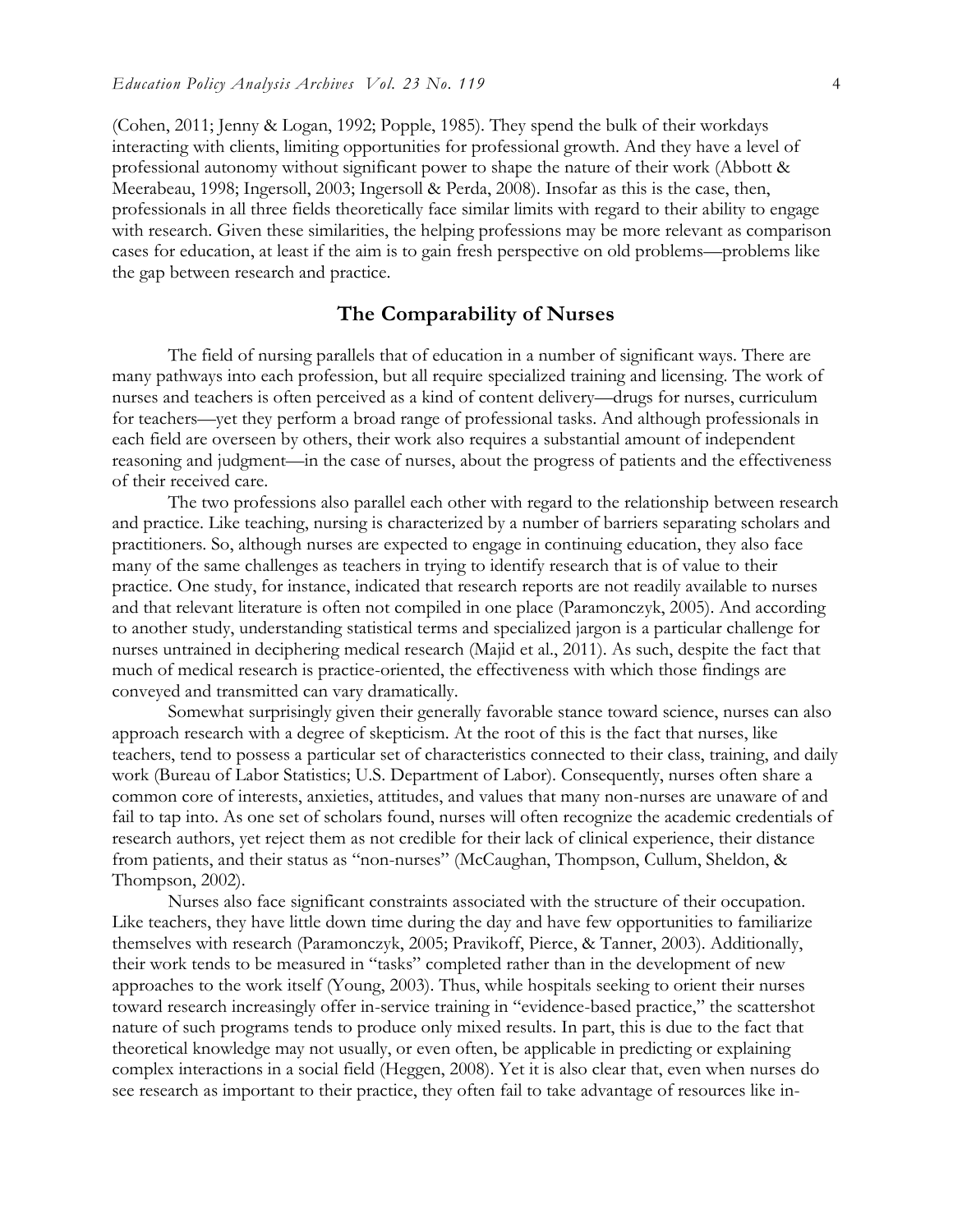house libraries or electronic databases because of the occupational constraints they face (Beke-Harrigan, Hess, & Weinland, 2008).

Finally, nurses are isolated from research because they operate without robust supports for communication. Like teachers, nurses often turn to each other for professional advice. Yet their interactions are constrained by factors like time, workload, and task orientation. And though they often share similar responsibilities, knowledge transmission is complicated by the fact that nurses work in separate organizations, even when working within a single hospital (Addicott, McGivern, & Ferlie, 2006). When they do have an opportunity to share knowledge with each other, it is often related to a practical skill, or to knowledge that takes the form of a heuristic (Fisher & Fonteyn, 1995).

On the whole, then, nurses approach research much the way that teachers do. Like teachers, they maintain a significant interest in research, and are deeply concerned with helping their patients. Yet the field is marked by several of the same challenges that prevent research from entering practice in education. Nurses generally do not receive training and support to decipher research; they can maintain a philosophical bias against it; they face serious occupational constraints; and they face significant challenges trying to communicate with each other.

#### **How Nurses Connect with Research**

When it comes to connecting with research, nurses face significant challenges not entirely unlike those faced by teachers. Despite those challenges, however, a number of policies and practices have begun to make research more accessible to nurses.

Many hospitals have helped nurses connect with research by taking the very straightforward step of making it available. Access to databases, training in use of them, and institutional directives to consult research have helped many nurses locate relevant scholarship (Pravikoff, Pierce, & Tanner, 2003). Another promising practice has been the development of research committees, organized by clinic or by nursing unit, which share research with staff and promote practitionerresearch. In larger teaching hospitals, many such committees sponsor research, encourage nurses to conduct their own studies, and help staff attend professional conferences. The result of such practices, while not uniform, has been an uptick in the capacity and willingness of nurses to engage with scholarship.

In addition to making research more visible to nurses, a number of practices have fostered a positive orientation toward research to make its use more acceptable in practice. One interesting model, for instance, is the "Magnet" designation offered by the American Nurses Credentialing Center—a distinction earned by roughly seven percent of registered hospitals (American Nurses Credentialing Center). The credential recognizes organizations for excellence in nursing, with a particular emphasis on continuing education, as well as on the use of research in practice. Hospitals seeking the designation are encouraged to structure opportunities for discussion and learning through the sharing of exemplars from other Magnet facilities, through interactions with industry experts, and through dissemination of current research findings.

Recent developments in pre-service training programs have also begun to address the challenge of connecting practitioners with research. Increasingly, graduate programs are oriented toward research-informed practice, either through particular courses or through the integration of such practice across the curriculum (Melnyk, Fineout-Overholt, Feinstein, Sadler, & Green-Hernandez, 2008). And in a similar vein, a new kind of formal pathway has been conceived as a means of training nurses to function as intermediaries between the worlds of research and practice. That pathway—the doctoral degree in nursing practice, endorsed by the American Association of Colleges of Nursing (2012)—specifically targets nurses seeking a terminal degree, offering "an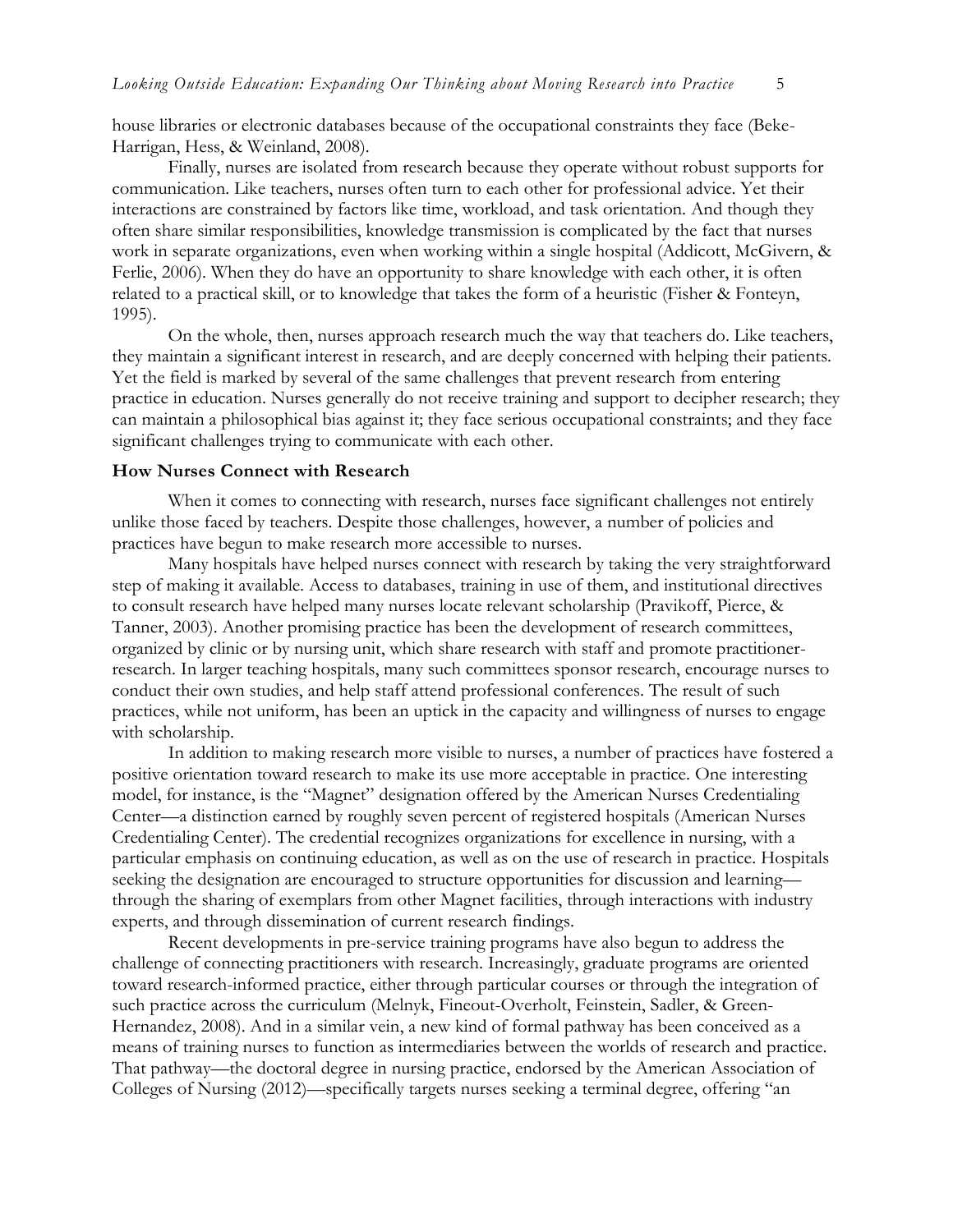alternative to research-focused doctoral programs." Ultimately, the aim of such a program is that graduates will be "well-equipped to fully implement the science developed by nurse researchers" (American Association of Colleges of Nursing, 2012).

Much has also been done in terms of making research usable for nurses, who face serious constraints on their time and who may struggle to see research findings as feasible. Many hospitals, for instance, have hired medical librarians whose responsibilities include work with nurses. While the quality of libraries and staff certainly varies, nursing researchers have shown that engaged health sciences librarians can be key drivers in helping nurses stay abreast of research developments (Krom, Batten, & Bautista, 2010). Those seeking to make research usable have also worked to establish frameworks like the Iowa Model of Evidence-Based Practice to Promote Quality Care. This protocol for nursing practice requires the formation of teams to review relevant research, synthesize it for practice, and help disseminate results (Titler et al., 2001).

Finally, efforts have been made to increase the transportability of research by connecting nurses with each other, both within and across units and hospitals. Researchers, for instance, have detailed the promise of collaborative workgroups, like journal clubs, in which nurses meet to discuss the use of research in practice. And there is substantial evidence that such clubs improve researchcritiquing skills and increase the dissemination of research findings, though their success in integrating evidence into practice is dependent on the skills of facilitators (Lizarondo, Grimmer-Somers, Kumar, & Crockett, 2012).

Nursing, of course, is different than teaching. Nurses work with a different clientele, in different settings, for different reasons. They receive different training, and they possess different competencies. Yet there are clear similarities between these fields, with practitioners working in zones of uncertainty to assist clients upon whom they are dependent for success. And though efforts to connect research with practice in nursing are imperfect, and not always applicable to education, they nevertheless provoke thought about how teachers and educational researchers might more consistently engage with each other.

### **The Comparability of Social Workers**

Social work, another of the helping professions, provides a second parallel for exploring the relationship between scholarship and practice. Like nurses and teachers, social workers engage in complex work, which is at its core a relational enterprise in which they must consistently make judgments—about the safety of a child, for instance, or the mental health of an elder—and encourage client cooperation.

Leaders in social work have placed increasing emphasis in recent years on the use of research. According to the National Association of Social Workers (2008), caseworkers should "critically examine and keep current with emerging knowledge relevant to social work" (p. 25), making sure to "fully use evaluation and research evidence in their professional practice" (p. 25). This kind of professional standard is relatively new to the field, and is a response to the historical tendency among social workers to value experience and anecdote over scholarly research (Sheldon & Chilvers, 2002). Realizing this aim, however, has not been simple, and has manifested in a wide range of efforts to encourage the use of research in social work practice.

One clear obstacle to research-informed practice is the inaccessibility of scholarship. At the most basic level, many practitioners do not have access to subscription-based journals and databases (Mullen, Bledsoe, & Bellamy, 2008). Even if they did, however, the field has traditionally been characterized by low levels of capacity for vetting research. In one survey, for instance, 56 percent of respondents indicated that they had not been trained to apply research findings to practice and 65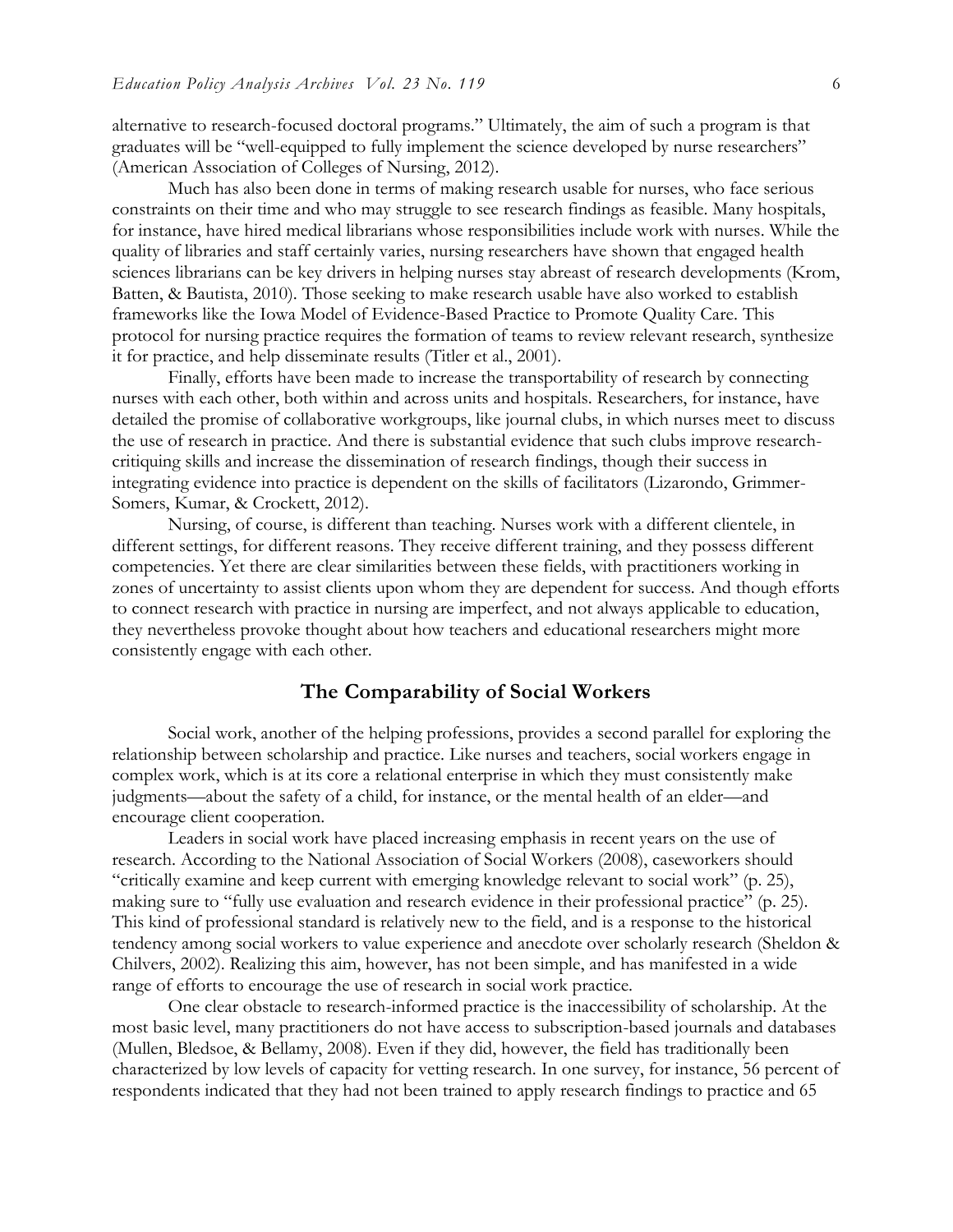percent indicated that they had not been trained to interpret research (Booth, Booth, & Falzon, 2003). Perhaps even more problematically, this lack of training can lead to a feeling of inefficacy with regard to distinguishing high-quality research from low. In a 2011 survey, more than 60 percent of graduate students in social work responded that research made them "anxious" (Morgenshtern, Freymond, Agyapong, & Greeson, 2011). Another study indicated that social workers frequently felt unable to critically appraise the evidence base (Bilsker & Goldner, 2004).

Social work also continues to be shaped by professional structures that emphasize "action over reflection" and "productivity over quality" (Booth et al. 2003, p. 193; Rubin & Parrish, 2007, p. 193). This is often combined with a sense among some social workers that research is mechanistic and cold, generating suspicion and distrust (Bellamy, Bledsoe, & Traube, 2006; Rubin & Babbie, 2011). As such, research can often seem philosophically incompatible with practice. The result is that social workers often prefer "guidelines that represent professional consensus rather than research evidence" (Mullen & Bacon, 2004, p. 18).

Time and support—or lack thereof—represent another set of significant obstacles for those seeking to connect research with practice. Social workers, for instance, tend to report heavy caseloads that are often characterized by a wide range of client problems and accompanying paperwork (Booth et al., 2003; Center for Workforce Studies, 2006). Thus, like teachers and nurses, they generally have little time for engaging with research. And, as is often the case in education and nursing, the impact of such time constraints is compounded by what many see as insufficient support for applying research findings (Sheldon & Chilvers, 2002).

Finally, because of the tremendous diversity that characterizes social work, research is difficult to transmit across more than a fraction of the profession. Social workers practice in a wide variety of subfields—mental health, aging, child welfare—and they work in a broad range settings: community centers, schools, hospitals, and social service agencies. Consequently, it can be difficult to say anything in general about how to best serve clients. This, of course, only reinforces cultural uncertainty in the profession about the usefulness of research.

#### **How Social Workers Connect with Research**

Despite these less than ideal conditions for moving research into practice, there are some significant developments that have strengthened the connection between scholars and social workers—developments worth taking note of, even if the field is still plagued by disconnects. One key step in this process has been the generation of momentum behind a common aim. Evidencebased practice is perhaps the most visible manifestation of this increasingly general concern with linking the worlds of research and practice. And though not all scholars support that particular model, many alternatives nevertheless seek to foster a stronger connection between the two spheres (Gibbs, 2003; Mullen, Bledsoe, & Bellamy, 2008).

A common aim alone is obviously not sufficient to link social workers with scholarship. After all, the professional attitudes and aptitudes of social workers must be addressed if research is to achieve a life in practice. Insofar as that is the case, one lever for change has been pre-service training in bachelor's and master's degree programs. The latest Educational Policy and Education Standards from the Council on Social Work Education (2008) in the U.S., for instance, states clearly that future social workers should "use practice experience to inform research, employ evidencebased interventions, evaluate their own practice, and use research findings to improve practice, policy, and social service delivery" (p. 5). And though this is simply a policy statement, there is some evidence that it is being taken seriously. Many programs have created new courses designed to make research more visible and to help students "evaluate research articles … with a more discerning eye"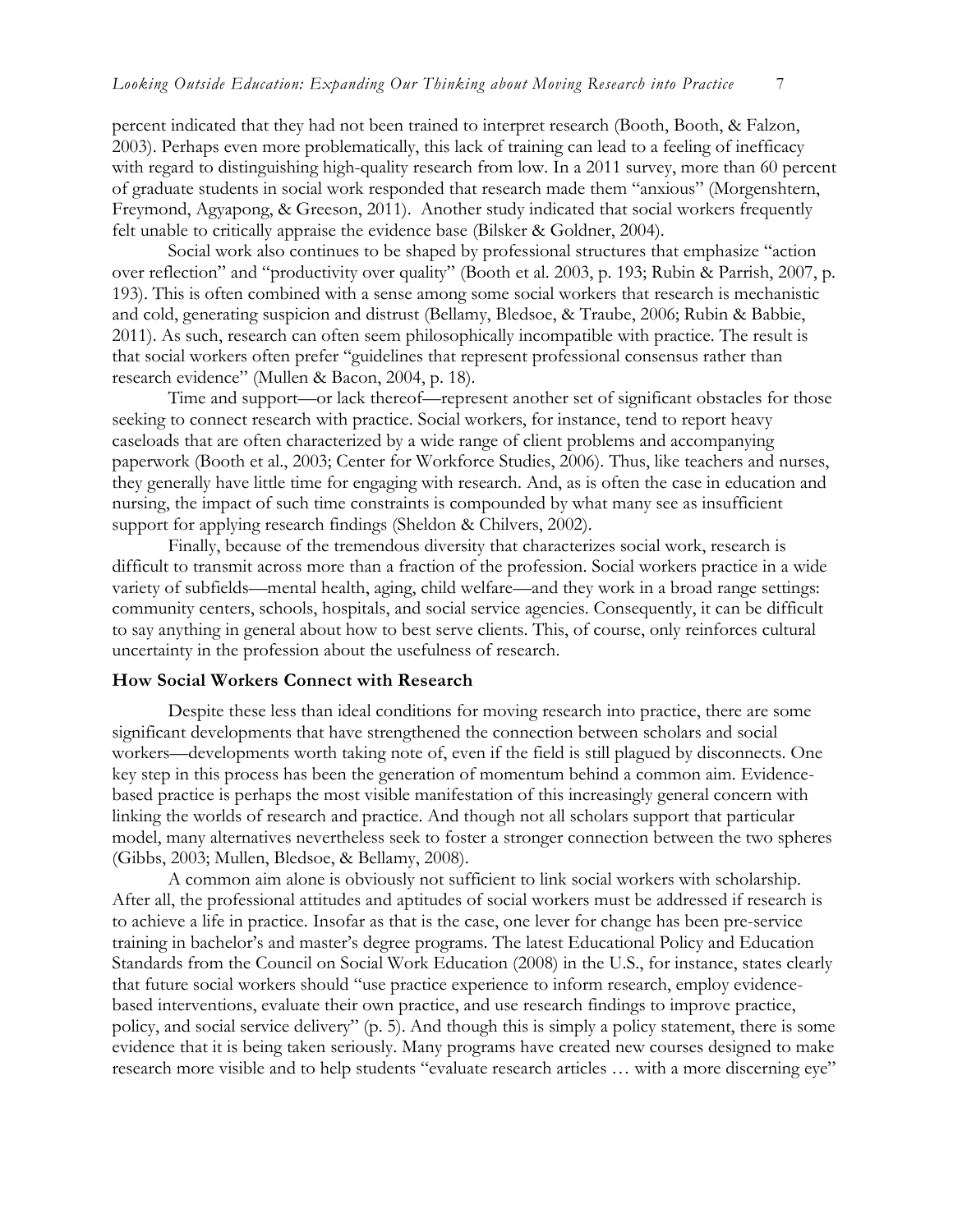(Grinnell & Unrau, 2010, p. 5). And according to one study, as social workers began to view research as accessible, they gained interest in it and confidence in using it (Lundahl, 2008).

Particular efforts have also cultivated among social workers the view that research is an acceptable, and even valuable, aspect of practice. Pre-service training has helped with this not only by increasing capacity to engage with research, but also by explicitly framing research as useful to practice (Jensen, 2007). Professional organizations like the National Association of Social Workers have played a role, endorsing research-informed practice. And for their part, social work agencies have shown evidence of being able to change practitioner views toward research, primarily through collaborative partnerships with scholars (Bellamy, Bledsoe, Mullen, Fang, & Manuel, 2008). Once in the field, social workers still face significant feasibility constraints—engaging in complex, casespecific work, and doing so with little time to consult scholarship. But they also increasingly operate with more tools at their disposal. Volumes like the Social Workers' Desk Reference (Roberts & Greene, 2002), for instance, function as important resources for practitioners—translating research methods and findings for use in the field. Professional organizations like the Society for Social Work and Research have played a role in adjusting scholarship for practice by working to advance, disseminate, and translate social work research (Rubin & Parrish, 2007). And groups like the Campbell Collaboration conduct systematic reviews and meta-analyses of social interventions, making it possible to read research by topic rather than by individual study.

Finally, the relationship between research and practice in social work has been strengthened by efforts to promote collaboration and exchange. One model for increasing the transportability of research is the "university-agency" model, which aims to foster connections between scholars and practitioners by creating formal partnerships between their organizations. Additionally, the model reconfigures the social work agency, situating it not just as a provider, but also as a learning community (Bellamy et al., 2008). Other models have sought to link agencies with each other, or to organize social workers into teams (Edmondson, Bohmer, & Pisano, 2001). And still others have positioned "knowledge brokers" as intermediaries in the process (McNeill, 2006). In all cases, however, the central principle is that knowledge dissemination is contingent not merely upon access to research, but also upon access to other professionals who use scholarship to inform their work. As is the case in nursing, research and practice in social work often remain isolated in separate spheres. Neither profession has solved the problem. And even if they had, any lessons that might be gleaned from promising practices in nursing and social work would have to be adapted for the specific context of K-12 classrooms if they were to apply to education.

Still, a look at these other professions does offer valuable new perspective. First, it reveals that although the challenge of moving research into practice in education is a particular problem, it is not an entirely unique one. And second, when we look across multiple fields—even if we do not do so in great depth or detail—we may begin to focus more on underlying concepts or structures that might stimulate new ways of thinking about seemingly intractable issues.

### **Food for Educational Thought**

Because these three helping professions share a number of important characteristics, it is possible to make the case that the work of these fields can be mutually informative. This, again, would not be true for the comparison of any set of professions for any particular reason. As scholars in education are all too aware, comparisons between teachers and doctors—made primarily in the context of arguments for the professionalization of teaching—can be more distracting than helpful (Hammersley, 1997). There are simply too many cultural and structural differences between the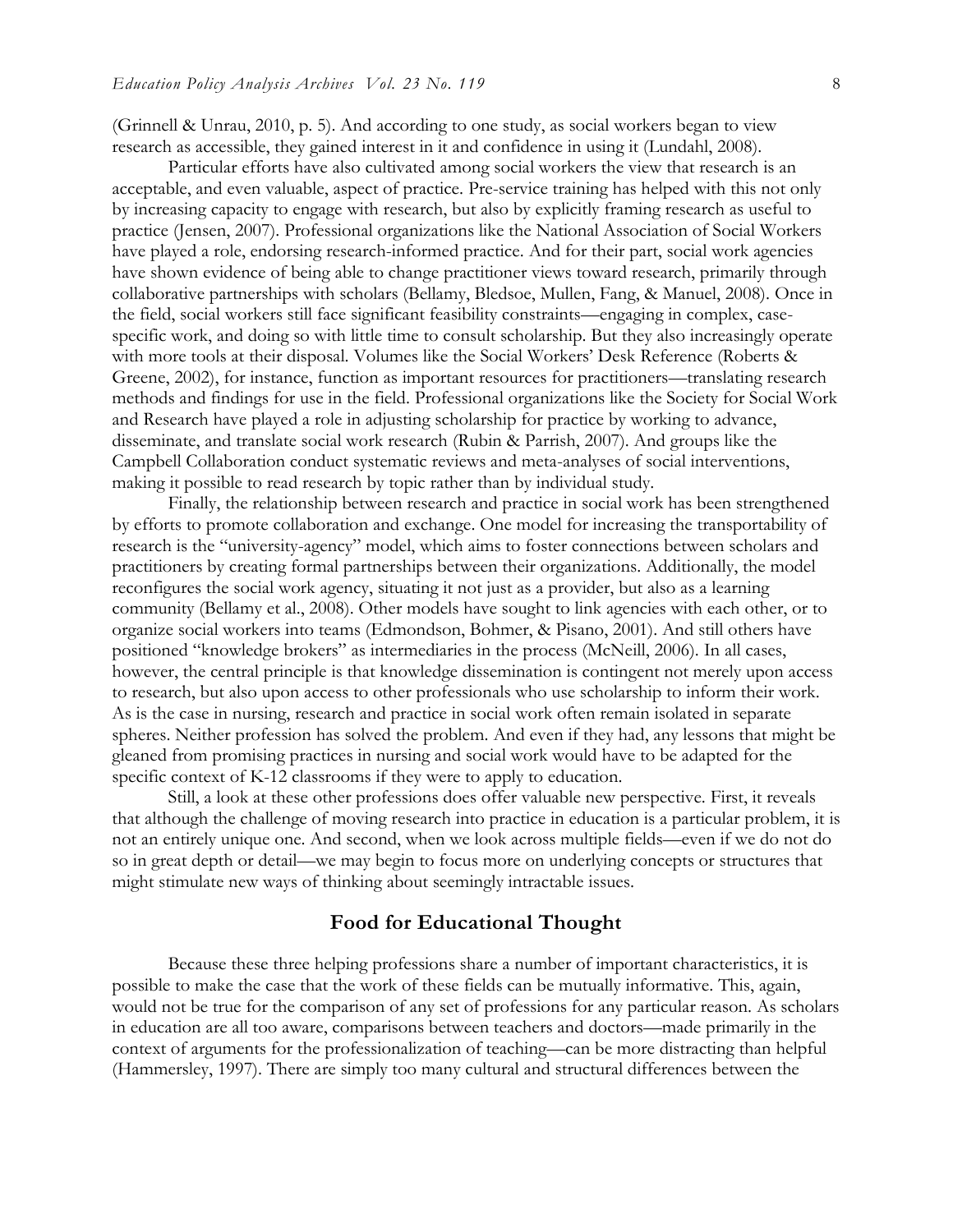professions to conduct any kind of substantial comparative analysis, and the comparison often reflects wishful thinking about the nature of education (Labaree, 1992).

But while it is difficult to picture teachers attending graduate programs for four years and then spending three to six years in clinical residencies, as doctors do, it is easier to imagine many of the moves that have been made in nursing and social work. And though the similarities with teachers are in some ways stronger among social workers, who have a great deal of discretion as "street-level bureaucrats" (Lipsky, 1980), they are stronger in other ways among nurses, who operate in an ever-changing policy environment. Generally, then, we might conclude that the context is similar enough that drawing such comparisons is at least not immediate cause for argument. It is even possibly helpful.

Again, the usefulness of such comparative thinking is not that it offers discrete lessons, or that it highlights practices completely unknown in the field of education. Rather, its potential utility is for stimulating new perspectives—by highlighting the essential value of work already being done at a small scale, or by generating new models for supporting our thinking.

The framework below is one such example. Synthesizing notable examples from several fields, it shifts focus away from individual programs—programs which, though interesting, are largely disconnected from each other, as well as from a more coherent vision. Instead, it focuses our attention on the bigger picture—in this case, factors that appear to be particularly influential in shaping a research-to-practice pipeline in relatively similar professions. And though such a framework is, by nature, a kind of conjecture, such models may ultimately be more useful in helping us imagine education-specific policy adjustments, as well as in cultivating new perspectives on existing systems and structures (Table 1):

#### Table 1

| $\alpha$ ) I ano's in Syaping two Information prosenters that I family |                                                                                  |  |
|------------------------------------------------------------------------|----------------------------------------------------------------------------------|--|
| Factor                                                                 | Definition                                                                       |  |
| Visibility                                                             | Research is accessible to working teachers and its quality can be determined     |  |
|                                                                        | by them.                                                                         |  |
| Acceptability                                                          | Research is understood as valuable by teachers and is compatible with their      |  |
|                                                                        | professional worldview.                                                          |  |
| Feasibility                                                            | Research has practical applications that do not require a dramatic overhaul of   |  |
|                                                                        | the profession.                                                                  |  |
| Transportability                                                       | Research, as well as teacher views on that research, can be easily shared across |  |
|                                                                        | classrooms and organizations.                                                    |  |

*Key Factors in Shaping the Movement of Research into Practice*

A model like this, produced by looking across fields, might spark new ideas about linking research with practice in education. And, equally important, it might help us organize ideas, whether old or new, as part of a broader and more coherent vision. In short, such efforts might expand our sense of the possible.

Considering the importance of visibility, for instance, we might imagine the U.S. Department of Education creating a more usable database than either the Educational Resources Information Center (ERIC) or the What Works Clearinghouse—one that is focused on practice, organized by grade and subject, professionally vetted, and adapted to use in classrooms. Or we could imagine them asking university-led groups to engage in such work, as has been the case with the National Clearinghouse for History Education. We might imagine states creating the equivalent of nursing's Magnet designation—indicating a focus on utilizing research in "laboratory" schools. Scholars might take steps to foster connections with practice by writing in new venues, creating open-access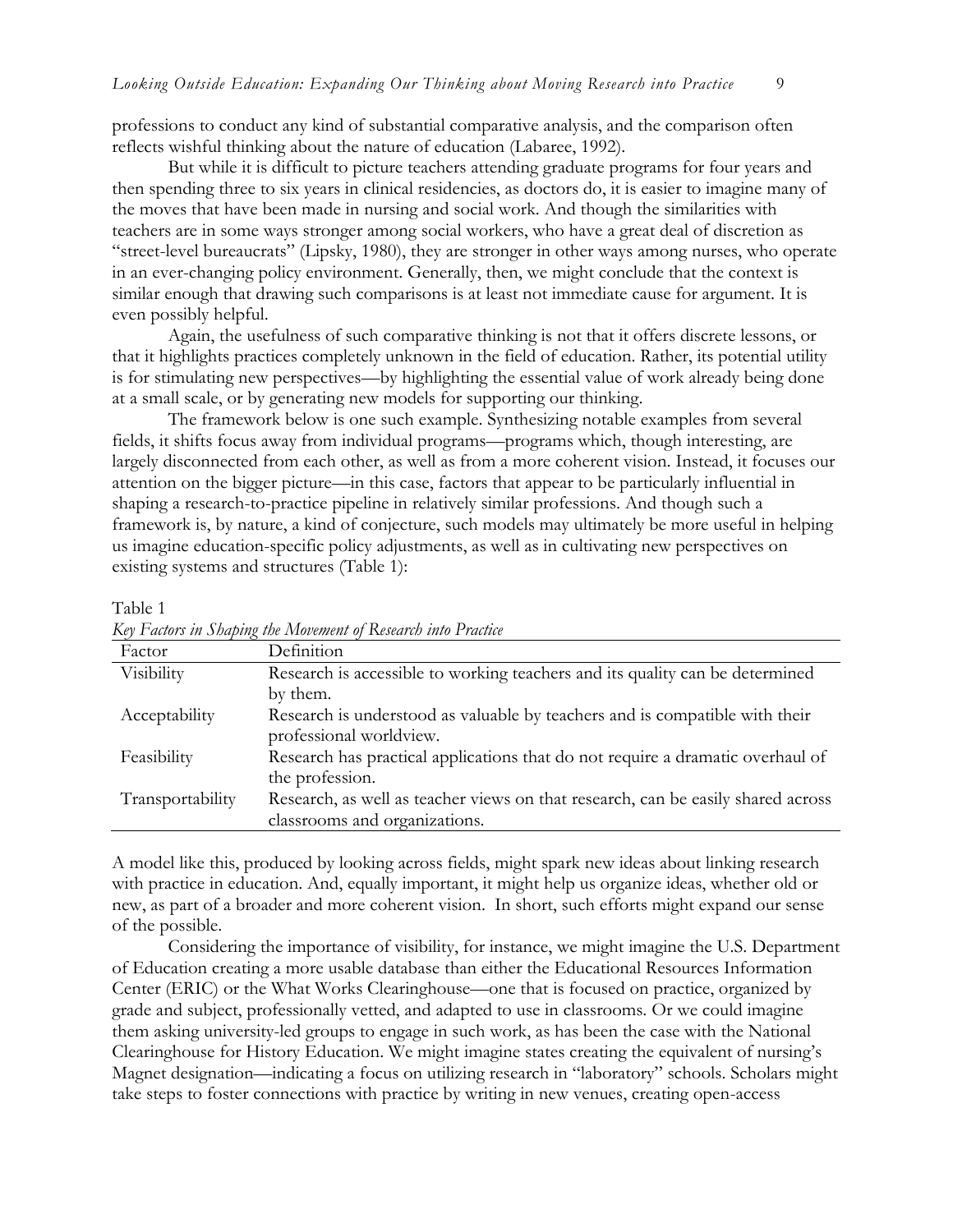versions of journal articles, and translating their work for practitioners. Or they might collaborate on publications equivalent to the Social Workers Desk Reference—research-based volumes specifically targeted at K-12 practitioners, and which could be organized by priority area. The point of this exercise is not to describe all the possibilities. Nor is it to generate exclusively "new" ideas (models like the laboratory school are hardly novel). Instead, the point is to illustrate the degree to which we might approach an old problem with a fresh perspective.

Considering the issue of acceptability, we might imagine an equally broad range of possibilities. Teacher education programs might make training in the consumption of research a part of standard teacher preparation. Accrediting bodies like NCATE might support such efforts by establishing a framework for research-informed practice, not unlike the Iowa Model in nursing, or by creating a designation for approved programs. And looking beyond teacher licensure programs, colleges of education might also consider overhauling the Doctorate in Education as a degree for those interested in helping schools connect with research—another old idea that might gain renewed momentum if presented as a part of an overarching vision related to bridging the gap between research and practice.

Considering the importance of feasibility, we might continue to add to the list. Districts, for instance, might hire research librarians charged with collecting, reviewing, synthesizing, and disseminating relevant scholarship. Unlike district research offices, which are often housed in assessment departments and oriented toward collecting data, research libraries and their staff would be trained for and charged with the specific aim of directing teachers to research. For their part, scholars might consider "translating" their work for practice, much as the Stanford History Education Group has done—creating a research-based curriculum that, to date, has been downloaded over a million times [\(https://sheg.stanford.edu/\)](https://sheg.stanford.edu/). Alternatively, educational researchers might seek to create a version of social work's university-agency model. Or they might work through models like the Strategic Education Research Partnership [\(http://serpinstitute.org/\)](http://serpinstitute.org/), sponsored by the National Academy of Education to foster stronger relationships with the world of practice. Whatever the approach, an emphasis on the concept of feasibility—a concept that also appears critical in bridging research with practice in other fields—seems essential.

Finally, we might reimagine the research-to-practice pathway by concentrating on the issue of transportability. Policymakers and school administrators might support teachers in the establishment of journal clubs, something many nurses have done to great success. Or they might help establish collaborative research committees at the school level the way that some social work agencies, and indeed, some school districts, have done. Similarly, educators might make a more compelling case for the importance of the lesson study model—small groups of teachers meeting regularly over the course of several weeks to investigate a topic, often with the assistance of an expert—by articulating the work as a crucial component of a larger process. We might even imagine social networks and online communities playing an important role in promoting the transportability of research.

To repeat: many of these ideas already exist in some form. Although looking across fields can generate new ideas, the more valuable contribution may actually be in seeing old ideas in a new light—viewing them not as isolated cases, but as a part of a broader and more coherent vision. In other words, looking to other fields is important not because it offers solutions, but because it can cultivate new ways of seeing. And that is particularly useful in the case of longstanding and seemingly intractable problems—problems like that of trying to link the worlds of research and practice.

Looking across relevant professional fields, like nursing and social work, is hardly a panacea. How could it be, when those fields have much to do, themselves, if they wish to close the gap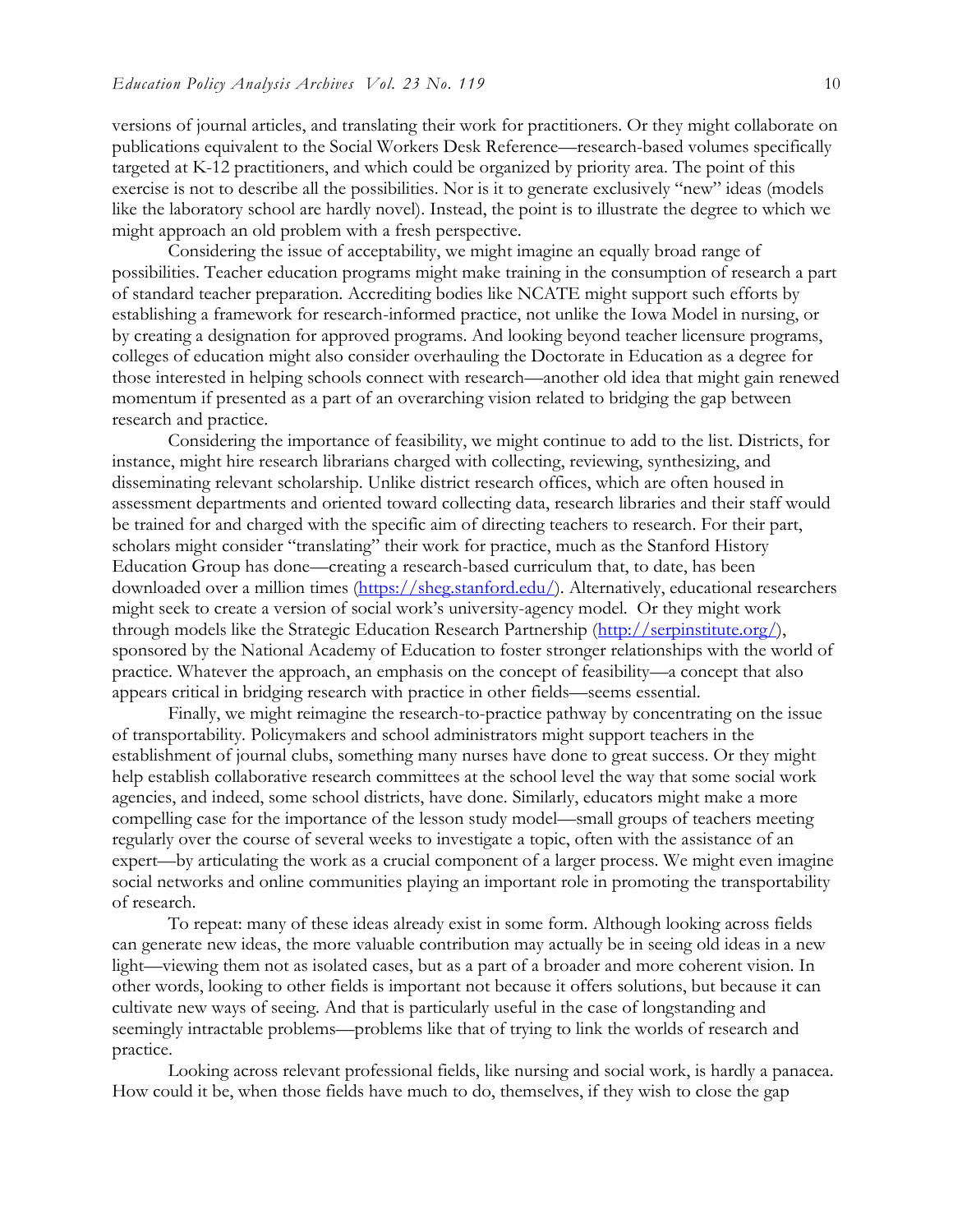between research and practice? Still, in a field where so many have given up all hope of linking the worlds of scholarship and practice, considering cases from other professions might just be enough to convince a new generation of scholars that the task is worth the struggle. They might even decide to give the problem some thought.

## **References**

- Abbott, P., & Meerabeau, L. (1998). *The sociology of the caring professions*. New York, NY: Psychology Press.
- Addicott, R., McGivern, G. & Ferlie, E. (2006). Networks, organizational learning and knowledge management: NHS cancer networks. *Public Money and Management, 26*(2), 87– 94.
- American Association of Colleges of Nursing. (2012). *DNP fact sheet, 2012*. Retrieved from [http://www.aacn.nche.edu/media](http://www.aacn.nche.edu/media–relations/fact–sheets/dnp)–relations/fact–sheets/dnp
- American Nurses Credentialing Center. Find a magnet hospital. Retrieved from: <http://www.nursecredentialing.org/findamagnethospital.aspx>
- Beke–Harrigan, H., Hess, R., & Wienland, J.A. (2008). A survey of registered nurses' readiness for evidence–based practice: a multidisciplinary project. *Journal of Hospital Librarianship*, *8*(4), 440–448.
- Bellamy, J. L., Bledsoe, S. E., & Traube, D. (2006). The current state of evidence based practice in social work: A review of the literature and qualitative analysis of expert interviews. *Journal of Evidence-Based Social Work*, *3*, 23–48.
- Bellamy, J. L., Bledsoe, S. E., Mullen, E. J., Fang, L., & Manuel, J. L. (2008). Agency-university partnership for evidence-based practice in social work*. Journal of Social Work Education*, *44*(3), 55–75.
- Berliner, D. C. (1990). If the metaphor fits, why not wear it? The teacher as executive. *Theory into practice, 29*(2), 85–93.
- Bilsker, D., & Goldner, E. (2004). Teaching evidence–based practice: overcoming barriers. *Brief Treatment and Crisis Intervention*, *4*, 271–275.
- Boehm, W. W. (1958). The nature of social work. *Social Work*, *3*(2), 10–18.
- Booth, S.H., Booth, A., & Falzon, L. (2003). The need for information and research skills training to support evidence-based social case: a literature review and survey*. Learning in Health and Social Care*, *2(*4), 191–201.
- Bureau of Labor Statistics. (2014). *Occupational outlook handbook: Registered nurses*. Retrieved from [http://www.bls.gov/ooh/healthcare/registered](http://www.bls.gov/ooh/healthcare/registered–nurses.htm)–nurses.htm
- Burkhardt, H., & Schoenfeld, A. H. (2003). Improving educational research: Toward a more useful, more influential, and better–funded enterprise. *Educational Researcher*, *32*(9), 3–14.
- Center for Workforce Studies. (2006). *Assuring the sufficiency of a frontline workforce: A national study of licensed social workers*. Washington, DC: National Association of Social Workers.
- Cochran–Smith, M., & Lytle, S. L. (1999). Relationships of knowledge and practice: Teacher learning in communities. *Review of research in education*, *24*(1), 249–305.
- Cohen, D. K. (1990). A revolution in one classroom: The case of Mrs. Oublier. *Educational Evaluation and Policy Analysis*, *12*(3), 311–329.
- Cohen, D. K. (2011). *Teaching and its predicaments*. Cambridge, MA: Harvard University Press.
- Council on Social Work Education. (2008). *Educational policy and accreditation standards*. Retrieved from <http://www.cswe.org/File.aspx?id=41861>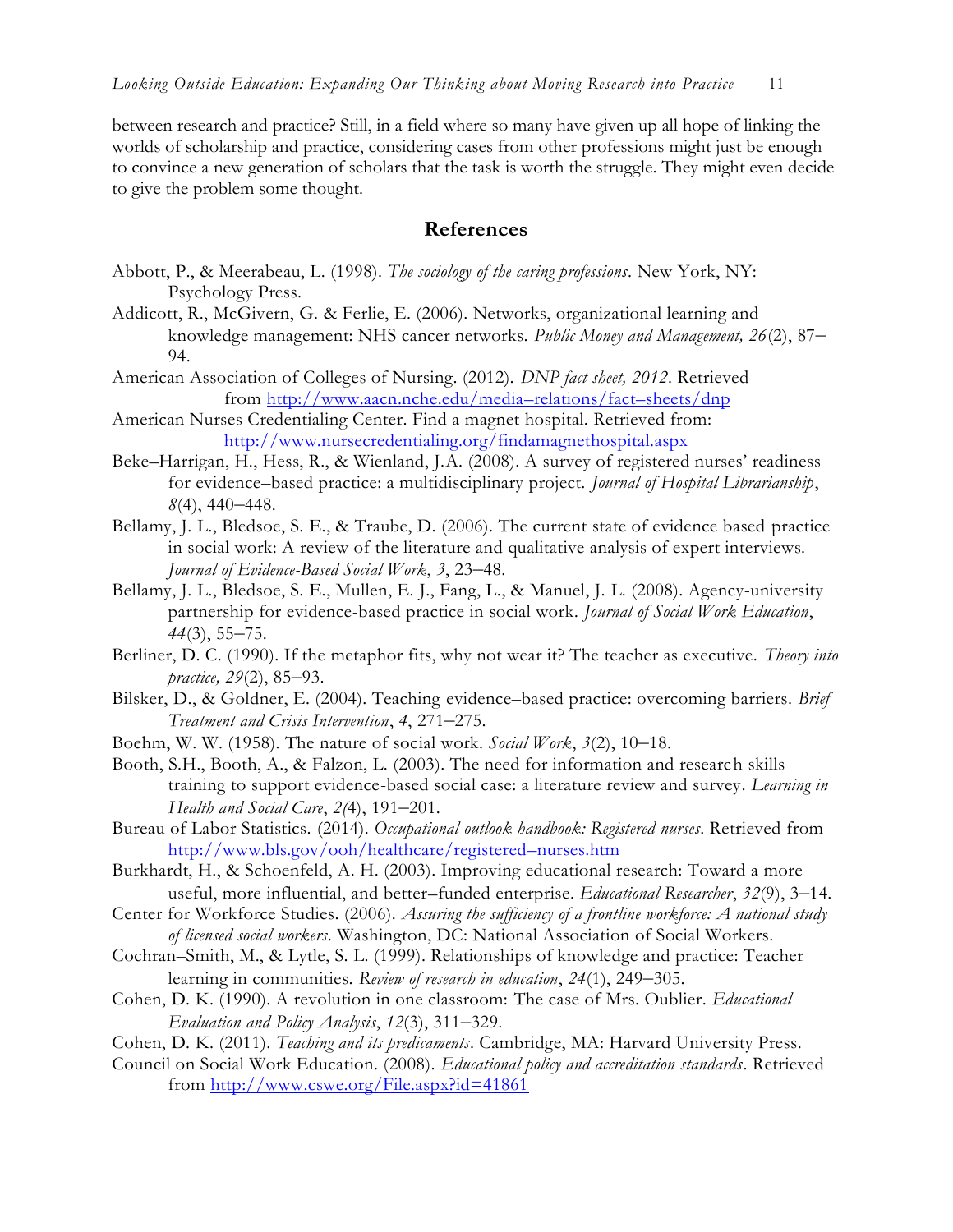- Edmondson, A.C., Bohmer, R.M., & Pisano, G.P. (2001). Disrupted routines: Team learning and new technology implementation in hospitals. *Administrative Sciences Quarterly*, *46*, 685–716.
- Etzioni, A. (1969). *The semi–professions and their organization: Teachers, nurses, social workers*. New York, NY: Free Press.
- Fisher, A., & Fonteyn, M. (1995). An exploration of an innovative methodological approach for examining nurses' heuristic use in clinical practice. *Research and Theory for Nursing Practice*, *9*(3), 263–276.
- Gibbs, L. E. (2003). *Evidence-based practice for the helping professions: A practical guide with integrated multimedia*. Pacific Grove, CA: Brooks/Cole-Thompson.
- Grinnell, R. M. Jr. & Unrau, Y. A. (2010*). Social work research and evaluation: Foundations of evidence– based practice* (9th ed.). New York, NY: Oxford University Press.
- Guskey, T. R. (2000). *Evaluating professional development*. Thousand Oaks, CA: Corwin.
- Hammersley, M. (1997). Educational research and teaching: A response to David Hargreaves' TTA lecture. *British Education Research Journal*, *23*(2), 141–161.
- Heggen, K. (2008). Social workers, teachers and nurses-from college to professional work. *Journal of Education and Work*, *21*(3), 217–231.
- Hill, H. C. (2009). Fixing teacher professional development. *Phi Delta Kappan*, *90*(7), 470–476.
- Ingersoll, R. M. (2003). *Who controls teachers' work?* Cambridge, MA: Harvard University Press.
- Ingersoll, R. M., & Perda, D. (2008). The status of teaching as a profession. In J. Ballantine & J. Spade (Eds.), *Schools and society: A sociological approach to education* (pp. 106–118). Los Angeles, CA: Pine Forge Press.
- Jenny, J., & Logan, J. (1992). Knowing the patient: one aspect of clinical knowledge. *Journal of Nursing Scholarship*, *24*(4), 254–258.
- Jensen, J. M. (2007). Evidence-based practice and the reform of social work education: A response to Gambrill and Howard and Allen-Meares. *Research on Social Work Practice*, *17*, 561–568.
- Kaestle, C. (1993). The awful reputation of education research. *Educational Researcher*, *22*(1), 23– 31.
- Kennedy, M. M. (1997). The connection between research and practice. *Educational Researcher*, *26*(7), 4–12.
- Krom, Z. R., Batten, J., & Bautista, C. (2010). A unique collaborative nursing evidence-based practice initiative using the Iowa model: A clinical nurse specialist, a health science librarian, and a staff nurse's success story. *Clinical Nurse Specialist*, *24*(2), 54–59.
- Labaree, D. F. (1992). Power, knowledge, and the rationalization of teaching: A genealogy of the movement to professionalize teaching. *Harvard Educational Review*, *62*(2), 123–155.
- Labaree, D. F. (2000). On the nature of teaching and teacher education difficult practices that look easy. *Journal of Teacher Education*, *51*(3), 228–233.
- Lipsky, M. (1980). *Street-level bureaucracy: Dilemmas of the individual in public services*. New York, NY: Russell Sage Foundation.
- Lizarondo, L. M., Grimmer-Somers, K., Kumar, S., & Crockett, A. (2012). Does journal club membership improve research evidence uptake in different allied health disciplines: A pre-post study. *BMC Research Notes*, *5*(1), 588.
- Lundahl, B.W. (2008). Teaching research methodology through active learning. *Journal of Teaching in Social Work*, *28*(1), 273–288.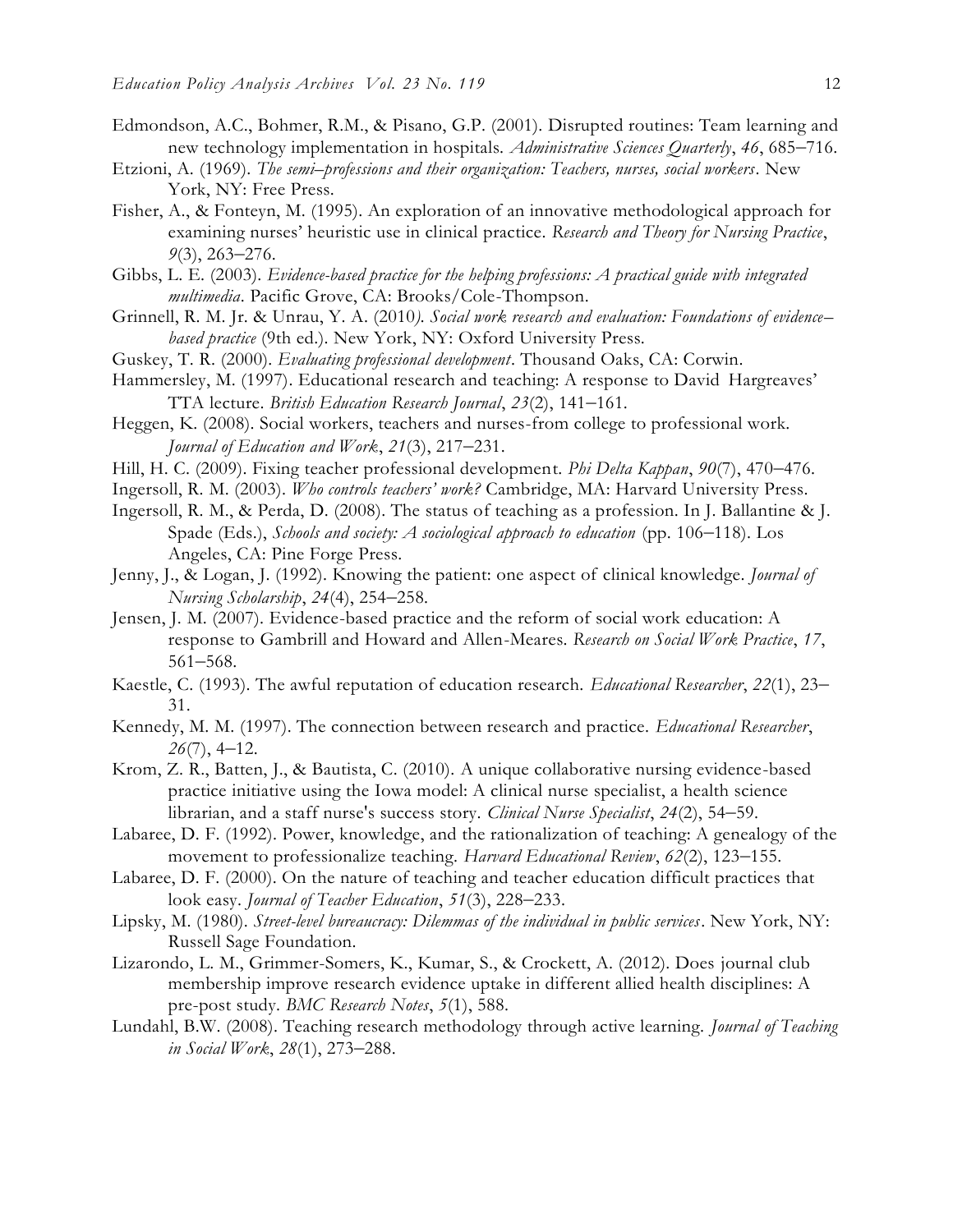- Majid, S., Foo, S., Luyt, B., Zhang, X., Theng, Y. L., Chang, Y. K., & Mokhtar, I. A. (2011). Adopting evidence–based practice in clinical decision making: Nurses' perceptions, knowledge, and barriers. *Journal of the Medical Library Association: JMLA*, *99*(3), 229.
- Maxwell, B. (2015). Teacher as "professional" as metaphor: What it highlights and what it hides. *Journal of Philosophy of Education*, *49*(1), 86–106.
- May, R. (1939). *The art of counseling*. New York, NY: Gardner Press.
- McCaughan, D., Thompson, C., Cullum, N., Sheldon, T. A., & Thompson, D. R. (2002). Acute care nurses' perceptions of barriers to using research information in clinical decisionmaking. *Journal of Advanced Nursing*, *39*(1), 46–60.
- McNeill, T. (2006). Evidence–based practice in an age of relativism: Toward a model for practice. *Social Work*, *51*, 147–156.
- Melnyk, B. M., Fineout–Overholt, F., Feinstein, N. F., Sadler, L. S., & Green–Hernandez, C. (2008). Nurse practitioner educators' perceived knowledge, beliefs, and teaching strategies reading evidence-based practice: Implications for accelerating the integration of evidence-based practice into graduate programs. *Journal of Professional Nursing*, *20*(1), 7– 13.
- Miller, S. R., Drill, K. & Behrstock, E. (2010). Meeting teachers half way: Making educational research relevant to teachers. *Phi Delta Kappan*, *91*(7), 32.
- Morgenshtern, M., Freymond, N., Agyapong, S., & Greeson, C. (2011). Graduate social work students' attitudes toward research: Problems and prospects. *Journal of Teaching in Social Work*, *31*, 552–568.
- Mullen, E. J. & Bacon, W. B. (2004). Implementation of practice guidelines and evidence-based treatment: A survey of psychiatrists, psychologists, and social workers. In A. R. Roberts & K. Yeager (Eds.), *Evidence-based practice manual: Research and outcome measures in health and human services* (pp. 210–218). New York, NY: Oxford University Press.
- Mullen, E. J., Bledsoe, S. E., & Bellamy, J. L. (2008). Implementing evidence–based social work practice. *Research on Social Work Practice*, *18*(4), 426–436.
- National Association of Social Workers Delegate Assembly. (2008). *Code of ethics*. Washington, DC: National Association of Social Workers.
- National Education Association. (2010). *Status of the American public school teacher 2005-2006*. Washington, DC: NEA.
- Neville, K. S., Sherman, R. H., & Cohen, C. E. (2005). *Preparing and training professionals. Comparing education to six other fields*. Finance Project. http://files.eric.ed.gov/fulltext/ED485648.pdf
- Paramonczyk, A. (2005). Barriers to implementing research in clinical practice. *Canadian Nurse 101*(3), 12–15.
- Popple, P. R. (1985). The social work profession: A reconceptualization. *The Social Service Review*, *59(*4), 560–577.
- Pravikoff, D.S., Pierce, S., & Tanner, A. (2003). Are nurses ready for evidence–based practice? *American Journal of Nursing*, *103*(5), 40–51.
- Roberts, A. R., & Greene, G. J. (2002). *Social workers' desk reference*. New York, NY: Oxford University Press.
- Rubin, A., & Babbie, E. (2011). *Research methods for social work* (7th ed.). Pacific Grove, CA: Brooks/Cole.
- Rubin, A., & Parrish, D. (2007). Challenges to the future of evidence-based practice in social work education*. Journal of Social Work Education*, *43*(3), 405–428.
- Schneider, J. (2014). *From the ivory tower to the schoolhouse: How scholarship becomes common knowledge in education*. Cambridge, MA: Harvard Education Press.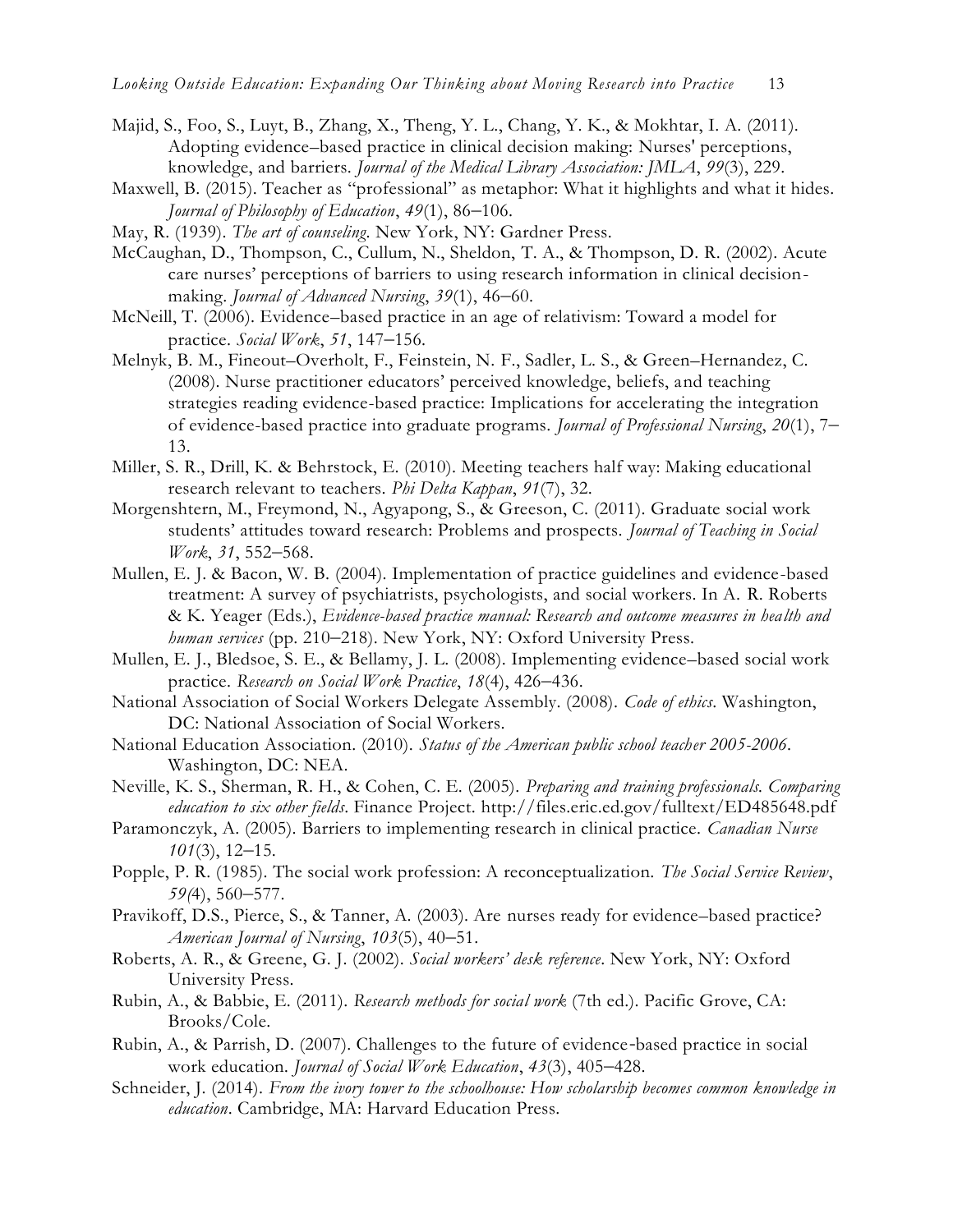- Sheekey, A.D. (2013, July 9). Why we need state–based education R & D. *Education Week*, *32*(36) 32–33.
- Sheldon, B., & Chilvers, R. (2002). An empirical study of the obstacles to evidence-based practice*. Social Work & Social Sciences Review*, *10*(1), 6–26.
- Shulman, L. S. (2005). Signature pedagogies in the professions. *Daedalus*, *134*(3), 52–59.
- Tannery, N. H., Wessel, C. B., Epstein, B. A., & Gadd, C. S. (2007). Hospital nurses' use of knowledge-based information sources. *Nursing Outlook*, *55*(1), 15–19.
- Titler, M. G., Kleiber, C., Steelman, V., Rakel, B., Budreau, G., Everett, L. Q., Buckwalter, K. C., Tripp–Reimer, T., & Goode, C. (2001). The Iowa model of evidence–based practice to promote quality care. *Critical Care Nursing Clinics of North America*, *13*(1), 497–509.
- U.S. Department of Labor. (2005). Quick facts on registered nurses. Retrieved from http://www.dol.gov/wb/factsheets/Qf-nursing-06.htm
- Welker, R. (1991). Expertise and the teacher as expert: Rethinking a questionable metaphor. *American Educational Research Journal*, *28*(1), 19–35.
- Wolk, R. (2007). Education research could improve schools, but probably won't. *Education Week*, *26*(42), 38–39.
- Young, K. M. (2003). Where is the evidence? "Evidence–based practice" is not a reality for most nurses. *American Journal of Nursing*, *103*(10), 11.
- Zeuli, J. S. (1994). How do teachers understand research when they read it? *Teaching and Teacher Education*, *10*(1), 39–55.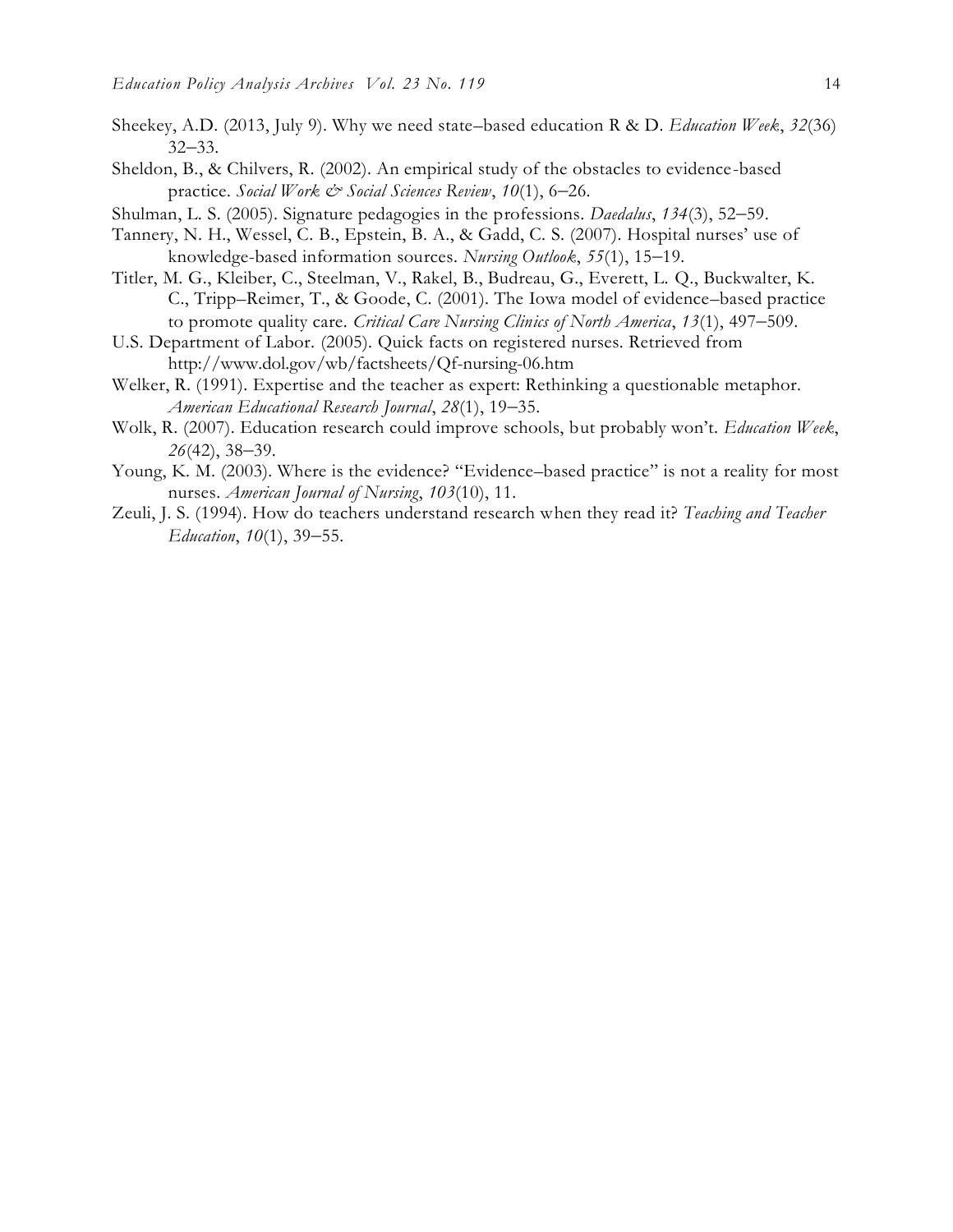## **About the Author**

Jack Schneider College of the Holy Cross [jschneid@holycross.edu](mailto:jschneid@holycross.edu)

Jack Schneider is an assistant professor of education at the College of the Holy Cross and the author of two books. He is currently writing a book about the way Americans gauge the quality of their public schools.

## **About the Co–Guest Editors**

Dr. Amanda Cooper Queen's University [amanda.cooper@queensu.ca](../../../../../../Downloads/amanda.cooper@queensu.ca)

Amanda Cooper is a faculty member at Queen's University, building a program of research focusing on Knowledge Mobilization in education. She is a chaser of the ever-elusive research impact and believes that collaborations among diverse stakeholders is the best way to move the system forward.

Samantha Shewchuk Queen's University

[s.shewchuk@queensu.ca](mailto:s.shewchuk@queensu.ca)

Samantha Shewchuk is an elementary school teacher and a doctoral student in the Faculty of Education at Queen's University. Her research explores knowledge mobilization at the intersection of the education and child welfare sectors; more specifically, how outcomes for abused children can be improved by increasing research use in these sectors. She is the program manager of Dr. Amanda Cooper's RIPPLE program, Research Informing Policy Practice and Leadership in Education [\(www.ripplenetwork.ca\)](../Templates%20and%20Style%20Information/www.ripplenetwork.ca)

## **SPECIAL ISSUE Knowledge Mobilization**

# education policy analysis archives

Volume 23 Number 119 December 7, 2015 ISSN 1068-2341

(cc)

Readers are free to copy, display, and distribute this article, as long as the work is attributed to the author(s) and **Education Policy Analysis Archives,** it is distributed for non– commercial purposes only, and no alteration or transformation is made in the work. More details of this Creative Commons license are available at

http://creativecommons.org/licenses/by–nc–sa/3.0/. All other uses must be approved by the author(s) or **EPAA**. **EPAA** is published by the Mary Lou Fulton Institute and Graduate School of Education at Arizona State University Articles are indexed in CIRC (Clasificación Integrada de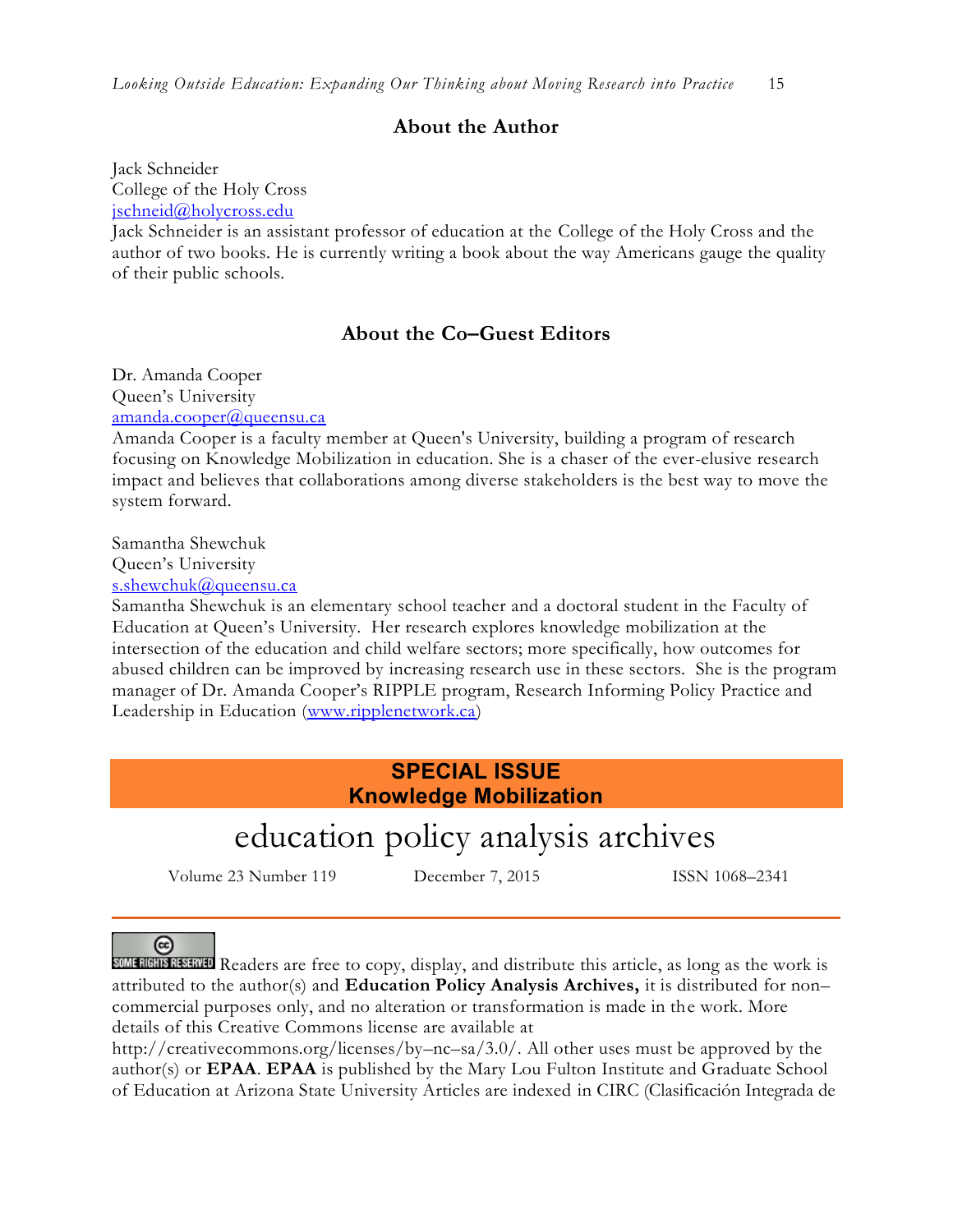Revistas Científicas, Spain), DIALNET (Spain), [Directory of Open Access Journals,](http://www.doaj.org/) EBSCO Education Research Complete, ERIC, Education Full Text (H.W. Wilson), QUALIS A2 (Brazil), SCImago Journal Rank; SCOPUS, SOCOLAR (China).

Please contribute commentaries at http://epaa.info/wordpress/ and send errata notes to Gustavo E. Fischman [fischman@asu.edu](mailto:fischman@asu.edu)

**Join EPAA's Facebook community** at<https://www.facebook.com/EPAAAAPE> and **Twitter feed** @epaa\_aape.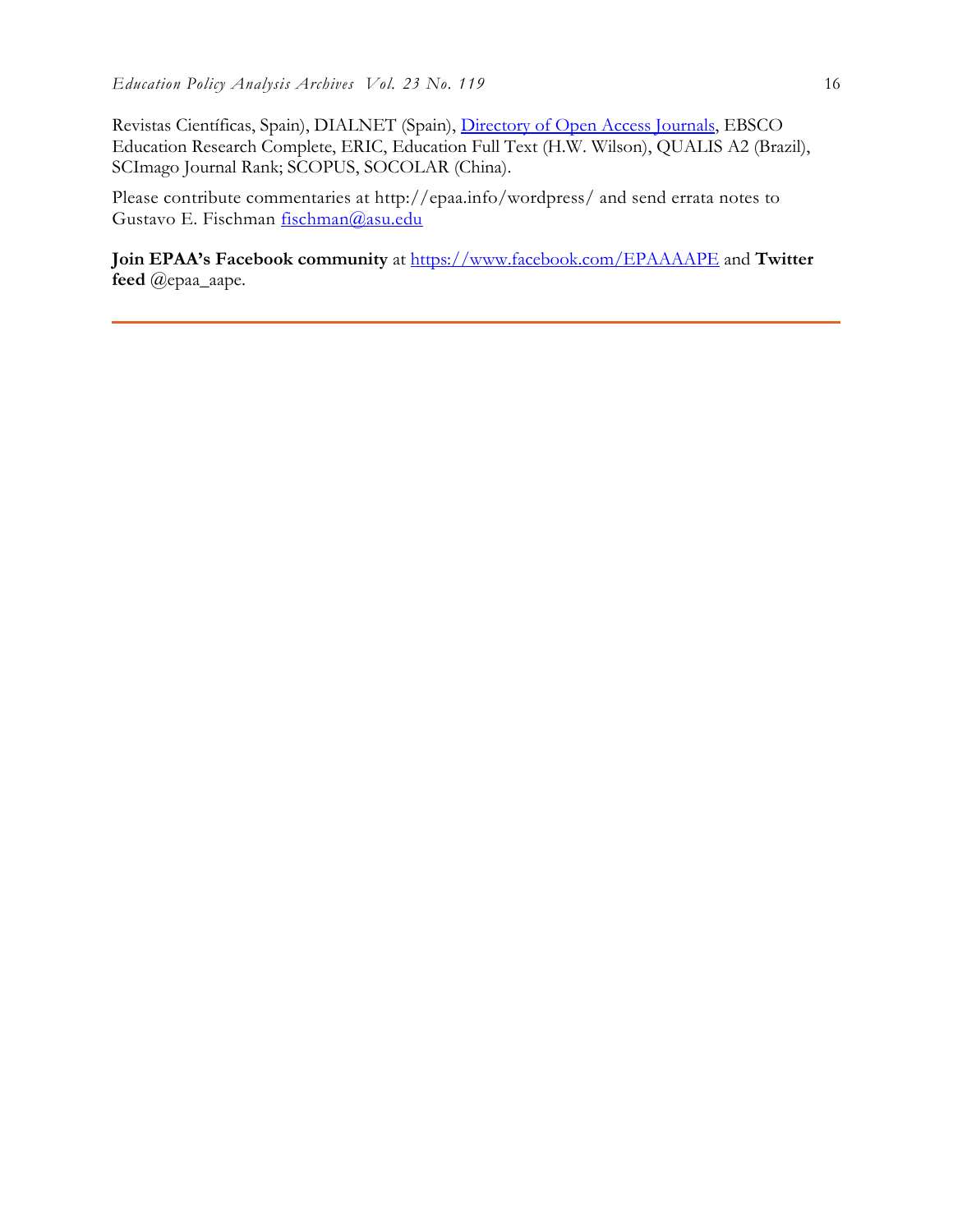## education policy analysis archives editorial board

Editor **Gustavo E. Fischman** (Arizona State University)

Associate Editors: **Audrey Amrein–Beardsley** (Arizona State University), **Rick Mintrop**, (University of California, Berkeley) **Jeanne M. Powers** (Arizona State University)

| Jessica Allen University of Colorado, Boulder                    | Christopher Lubienski University of Illinois, Urbana-        |
|------------------------------------------------------------------|--------------------------------------------------------------|
| Gary Anderson New York University                                | Champaign<br>Sarah Lubienski University of Illinois, Urbana- |
|                                                                  | Champaign                                                    |
| Michael W. Apple University of Wisconsin, Madison                | Samuel R. Lucas University of California, Berkeley           |
| Angela Arzubiaga Arizona State University                        | Maria Martinez-Coslo University of Texas, Arlington          |
| David C. Berliner Arizona State University                       | William Mathis University of Colorado, Boulder               |
| Robert Bickel Marshall University                                | Tristan McCowan Institute of Education, London               |
| Henry Braun Boston College                                       | Heinrich Mintrop University of California, Berkeley          |
| Eric Camburn University of Wisconsin, Madison                    | Michele S. Moses University of Colorado, Boulder             |
| Wendy C. Chi* University of Colorado, Boulder                    | Julianne Moss University of Melbourne                        |
| Casey Cobb University of Connecticut                             | Sharon Nichols University of Texas, San Antonio              |
| Arnold Danzig Arizona State University                           | Noga O'Connor University of Iowa                             |
| Antonia Darder University of Illinois, Urbana-                   | João Paraskveva University of Massachusetts,                 |
| Champaign                                                        | Dartmouth                                                    |
| Linda Darling-Hammond Stanford University                        | Laurence Parker University of Illinois, Urbana-<br>Champaign |
| Chad d'Entremont Strategies for Children                         | Susan L. Robertson Bristol University                        |
| John Diamond Harvard University                                  | John Rogers University of California, Los Angeles            |
| Tara Donahue Learning Point Associates                           | A. G. Rud Purdue University                                  |
| Sherman Dorn University of South Florida                         | Felicia C. Sanders The Pennsylvania State University         |
| <b>Christopher Joseph Frey Bowling Green State</b><br>University | Janelle Scott University of California, Berkeley             |
| Melissa Lynn Freeman* Adams State College                        | Kimberly Scott Arizona State University                      |
| Amy Garrett Dikkers University of Minnesota                      | Dorothy Shipps Baruch College/CUNY                           |
| Gene V Glass Arizona State University                            | Maria Teresa Tatto Michigan State University                 |
| Ronald Glass University of California, Santa Cruz                | Larisa Warhol University of Connecticut                      |
| Harvey Goldstein Bristol University                              | Cally Waite Social Science Research Council                  |
| Jacob P. K. Gross Indiana University                             | John Weathers University of Colorado, Colorado<br>Springs    |
| <b>Eric M. Haas</b> WestEd                                       | Kevin Welner University of Colorado, Boulder                 |
| Kimberly Joy Howard* University of Southern<br>California        | Ed Wiley University of Colorado, Boulder                     |
| Aimee Howley Ohio University                                     | Terrence G. Wiley Arizona State University                   |
| Craig Howley Ohio University                                     | John Willinsky Stanford University                           |
| Steve Klees University of Maryland                               | Kyo Yamashiro University of California, Los Angeles          |
| Jaekyung Lee SUNY Buffalo                                        | * Members of the New Scholars Board                          |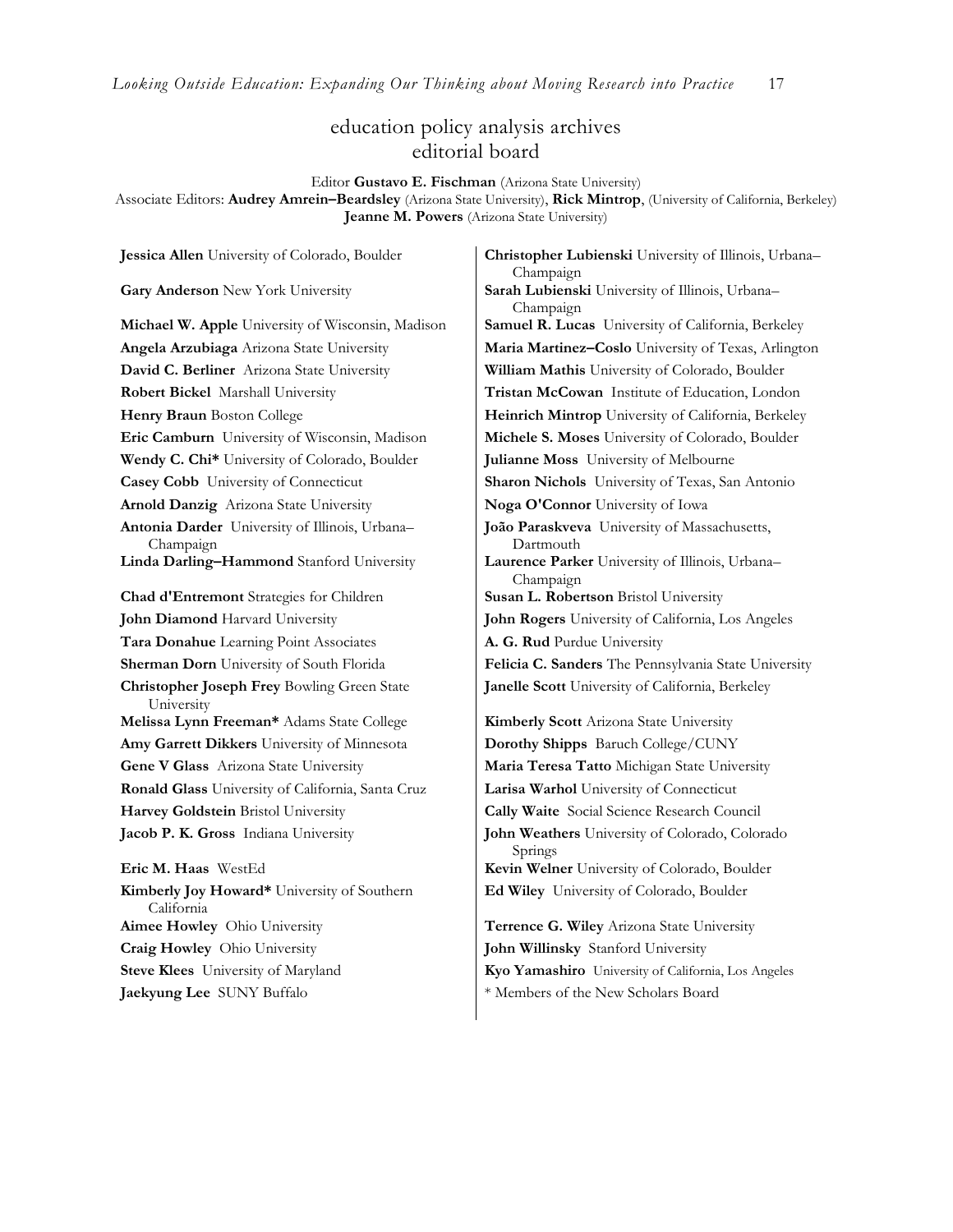# archivos analíticos de políticas educativas consejo editorial

Editor: **Gustavo E. Fischman** (Arizona State University) Editores. Asociados **Alejandro Canales** (UNAM) y **Jesús Romero Morante** (Universidad de Cantabria)

| Armando Alcántara Santuario Instituto de<br>Investigaciones sobre la Universidad y la Educación,<br>UNAM México          | Fanni Muñoz Pontificia Universidad Católica de Perú                                                  |
|--------------------------------------------------------------------------------------------------------------------------|------------------------------------------------------------------------------------------------------|
| Claudio Almonacid Universidad Metropolitana de<br>Ciencias de la Educación, Chile                                        | Imanol Ordorika Instituto de Investigaciones<br>Economicas - UNAM, México                            |
| Pilar Arnaiz Sánchez Universidad de Murcia, España                                                                       | Maria Cristina Parra Sandoval Universidad de Zulia,<br>Venezuela                                     |
| Xavier Besalú Costa Universitat de Girona, España                                                                        | Miguel A. Pereyra Universidad de Granada, España                                                     |
| Jose Joaquin Brunner Universidad Diego Portales,<br>Chile                                                                | Monica Pini Universidad Nacional de San Martín,<br>Argentina                                         |
| Damián Canales Sánchez Instituto Nacional para la<br>Evaluación de la Educación, México                                  | Paula Razquin UNESCO, Francia                                                                        |
| María Caridad García Universidad Católica del Norte,<br>Chile                                                            | Ignacio Rivas Flores Universidad de Málaga, España                                                   |
| Raimundo Cuesta Fernández IES Fray Luis de León,                                                                         | Daniel Schugurensky Universidad de Toronto-Ontario                                                   |
| España                                                                                                                   | Institute of Studies in Education, Canadá                                                            |
| Marco Antonio Delgado Fuentes Universidad<br>Iberoamericana, México                                                      | Orlando Pulido Chaves Universidad Pedagógica<br>Nacional, Colombia                                   |
| Inés Dussel FLACSO, Argentina                                                                                            | José Gregorio Rodríguez Universidad Nacional de<br>Colombia                                          |
| Rafael Feito Alonso Universidad Complutense de<br>Madrid, España                                                         | Miriam Rodríguez Vargas Universidad Autónoma de<br>Tamaulipas, México                                |
| Pedro Flores Crespo Universidad Iberoamericana,<br>México                                                                | Mario Rueda Beltrán Instituto de Investigaciones sobre<br>la Universidad y la Educación, UNAM México |
| Verónica García Martínez Universidad Juárez                                                                              | José Luis San Fabián Maroto Universidad de Oviedo,                                                   |
| Autónoma de Tabasco, México                                                                                              | España                                                                                               |
| Francisco F. García Pérez Universidad de Sevilla,                                                                        | Yengny Marisol Silva Laya Universidad                                                                |
| España                                                                                                                   | Iberoamericana, México                                                                               |
| Edna Luna Serrano Universidad Autónoma de Baja<br>California, México                                                     | Aida Terrón Bañuelos Universidad de Oviedo, España                                                   |
| Alma Maldonado Departamento de Investigaciones<br>Educativas, Centro de Investigación y de Estudios<br>Avanzados, México | Jurio Torres Santomé Universidad de la Coruña,<br>España                                             |
| Alejandro Márquez Jiménez Instituto de                                                                                   | Antoni Verger Planells University of Amsterdam,                                                      |
| Investigaciones sobre la Universidad y la Educación,<br><b>UNAM México</b>                                               | Holanda                                                                                              |
| José Felipe Martínez Fernández University of<br>California Los Angeles, USA                                              | Mario Yapu Universidad Para la Investigación<br>Estratégica, Bolivia                                 |